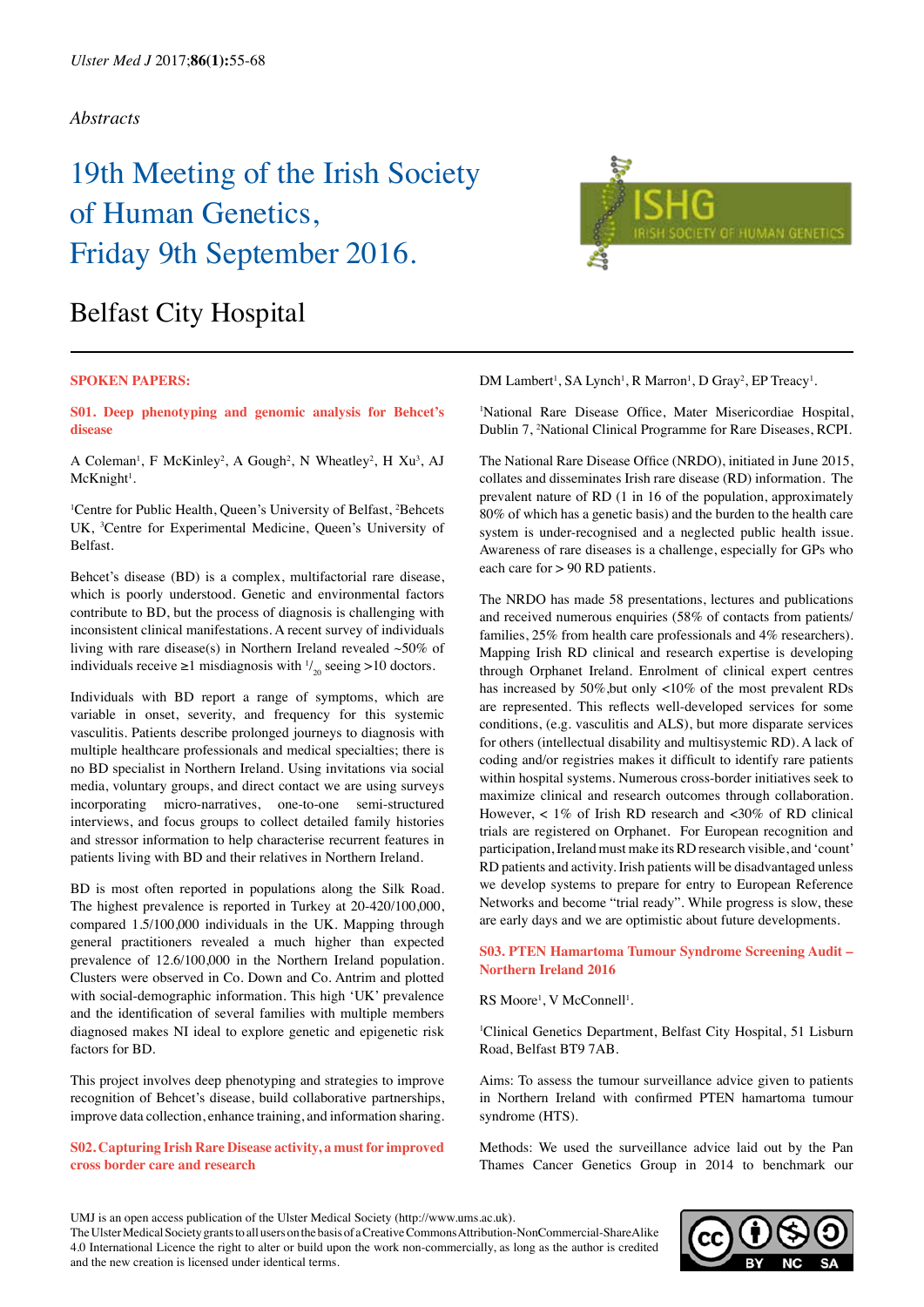patients against. A coding search was carried out on our regional information management system to identify all patients with a confirmed diagnosis. The written/ electronic notes of these patients were reviewed. We adhered to the National PTEN audit inclusion criteria of including patients older than16 years, those with a pathogenic/likely pathogenic PTEN mutation or at 50% risk and those who had received advice between 01/08/10 - 01/08/2015.

Results: 21 patients were identified. All patients had a pathogenic PTEN mutation. 6 children were excluded. 1 adult was excluded due to lack of documented advice. 6 patients had a cancer diagnosis. 9 patients had a positive family history of cancer. Annual breast screening was recommended for 67% of patients which involved mammography in 83% and MRI in 17%. Annual thyroid USS and TFTs were recommended for 54% and 31% of patients respectively. 16% of female patients had gynaecology referrals completed. An annual dermatological review was recommended for 23% of patients. Widely variable colonoscopy and renal USS screening was recommended for 77% and 65% of patients respectively. No cases of Lhermitte-Duclos disease were identified vs 12% in the national UK audit.

Conclusions: There is a need for regional PTEN tumour surveillance guidelines to be produced and implemented through a regional PTEN specialist clinic.

# **S04. Post-mortem examination of an aggressive case of medullary thyroid carcinoma characterized by catastrophic genomic abnormalities**

D Kelly<sup>1,2\*</sup>, S Das<sup>3,4\*</sup>, B Moran<sup>3,4\*</sup>, K Han<sup>2,5</sup>, N Mulligan<sup>2,5</sup>, C Barrett<sup>2,5</sup>, PG Buckley<sup>6</sup>, P Mc Mahon<sup>1,2</sup>, J McCaffrey<sup>1,2</sup>, HF Van Essen<sup>7</sup>, K Connor<sup>3,4</sup>, B Ylstra<sup>7</sup>, D Lambrechts<sup>8</sup>, WM Gallagher<sup>3</sup>, DP O'Connor<sup>3,4§</sup>, CM Kelly<sup>1,2§</sup> \*Equal Contribution, § Senior co*authors.*

1 Department of Medical Oncology, Mater Misericordiae University Hospital, Eccles St. Dublin 7. <sup>2</sup>Conway Institute, University Hospital Dublin, Belfield, Dublin 4, Ireland. <sup>3</sup>Cancer Biology and Therapeutics lab, Conway Institute, University College Dublin, Belfield, Dublin 4, Ireland.4 Department of Molecular and Cellular Therapeutics, Royal College of Surgeons in Ireland, 123 St. Stephens Green, Dublin 2, Ireland. <sup>5</sup>Department of cellular pathology, Mater Misericordiae University Hospital, Eccles St., Dublin.<sup>6</sup>Molecular Pathology Laboratory, Clinical Directorate of Laboratory Medicine, Beaumont Hospital, Dublin 9, Ireland.7 Department of Pathology, VU University Medical Center, 1007 MB Amsterdam, The Netherlands. 8 Laboratory of Translational Genetics, Versailus Research Center, VIB, K.U., Leuven, Belgium.

Catastrophic genomic alterations can drive unusually aggressive cancer phenotypes. We describe a diagnostically challenging rapidly fatal case of medullary thyroid carcinoma (MTC) occurring in a young, morbidly obese man presenting with diffuse bone marrow involvement and disseminated intravascular coagulation. Whole-exome sequencing and shallow whole-genome sequencing was carried out for the primary tumour and multiple metastases. We identified three germline SNP's within the *RET* proto-oncogene which remained undetected using routine hospital genetic testing procedures. Indeed, one of the variants identified (L769L) has been previously reported in literature to be associated aggressive MTC presentation, yet remains untested for in the routine diagnosis of MTC. Supported by findings from shallow whole genome sequencing, we report for the first time in thyroid cancer, the occurrence of a catastrophic "chromothripsis-like pattern" (CTLP) event, which involved shattering of chromosome 4 leading to complete abrogation of normal chromosomal function, in addition to dramatic wide-spread copy number aberrations (CNA), across both primary tumour and bone marrow samples. We further describe the presence of loss-of-heterozygosity (LOH) in key genes involved in DNA repair mechanism pathways such as *ATM*, which possibly facilitated the CTLP event, in addition to LOH in other disease-associated genes such as *ALK* and *NOTCH1* as key drivers of the aggressive and rapidly fatal clinical course in this patient and unresponsiveness to the standard-of-care targeted agent chosen. Given a possible rapid generation of tumor neo-antigens as a result of the CTLP event, immunotherapy may have been more suitable as a treatment option. Moreover, the presence of disease-associated SNP's within the *RET* proto-oncogene, support their inclusion as part of routine *RET* genetic testing for aggressive MTC cases. These results provide a rationale for application of comprehensive genomic analysis of cancers presenting with unusually aggressive behavior to facilitate more appropriate therapeutic options and diagnoses.

# **S05. Target 5000: Genetic characterisation of a cohort of inherited retinal degeneration (IRD) patients**

A Dockery<sup>1</sup>, M Carrigan<sup>1</sup>, C Malone<sup>2</sup>, D Keegan<sup>3</sup>, K Stevenson<sup>3</sup>, J Silvestri<sup>4</sup>, A Green<sup>5</sup>, J McCourt<sup>6</sup>, P Humphries<sup>1</sup>, PF Kenna<sup>1,2</sup>, GJ  $\rm {Farrar}^{\rm 1}$ .

<sup>1</sup>The School of Genetics & Microbiology, Trinity College Dublin, Dublin 2, Ireland, 2 Royal Victoria Eye and Ear Hospital, Dublin 2, Ireland, <sup>3</sup>The Mater Misericordiae Hospital, Dublin 7, Ireland, <sup>4</sup>The Royal Victoria Hospital, Belfast, Northern Ireland, <sup>5</sup>Our The Royal Victoria Hospital, Belfast, Northern Ireland, <sup>5</sup>Our Lady's Children's Hospital, Crumlin, Dublin, Ireland, <sup>6</sup>RCSI Clinical Research Centre, Smurfit Building, Beaumont Hospital, Beaumont Road, Dublin 9, Ireland.

The Target 5000 research project aims to provide genetic testing for the estimated 5,000 people in Ireland who have an inherited retinal condition. Many clinical trials are available for patients with sight loss, however, many such trials require patients to have their causative mutation identified in order to enter the trial. The objective of the study is to genetically characterise patients with inherited retinal degenerations (IRDs) in Ireland and in principle to make clinical trials more accessible to some Irish people suffering from sight loss. The study also seeks to identify previously undiscovered pathological mutations in a panel of known retinopathy genes evaluated utilizing target capture next generation sequencing (NGS).

Thus far in the study, as part of Target 5000 roughly 10% of the Irish IRD population has been sequenced and the results obtained are encouraging. Target 5000 offers not only a chance to discover new causative mutations, but is vital in giving patients access to information regarding the pathogenesis of their disease. Over 50 novel mutations have been discovered, as well as some previously ambiguous phenotypes resolved. More precise matching of genotype with phenotype from this study and similar studies



UMJ is an open access publication of the Ulster Medical Society (http://www.ums.ac.uk).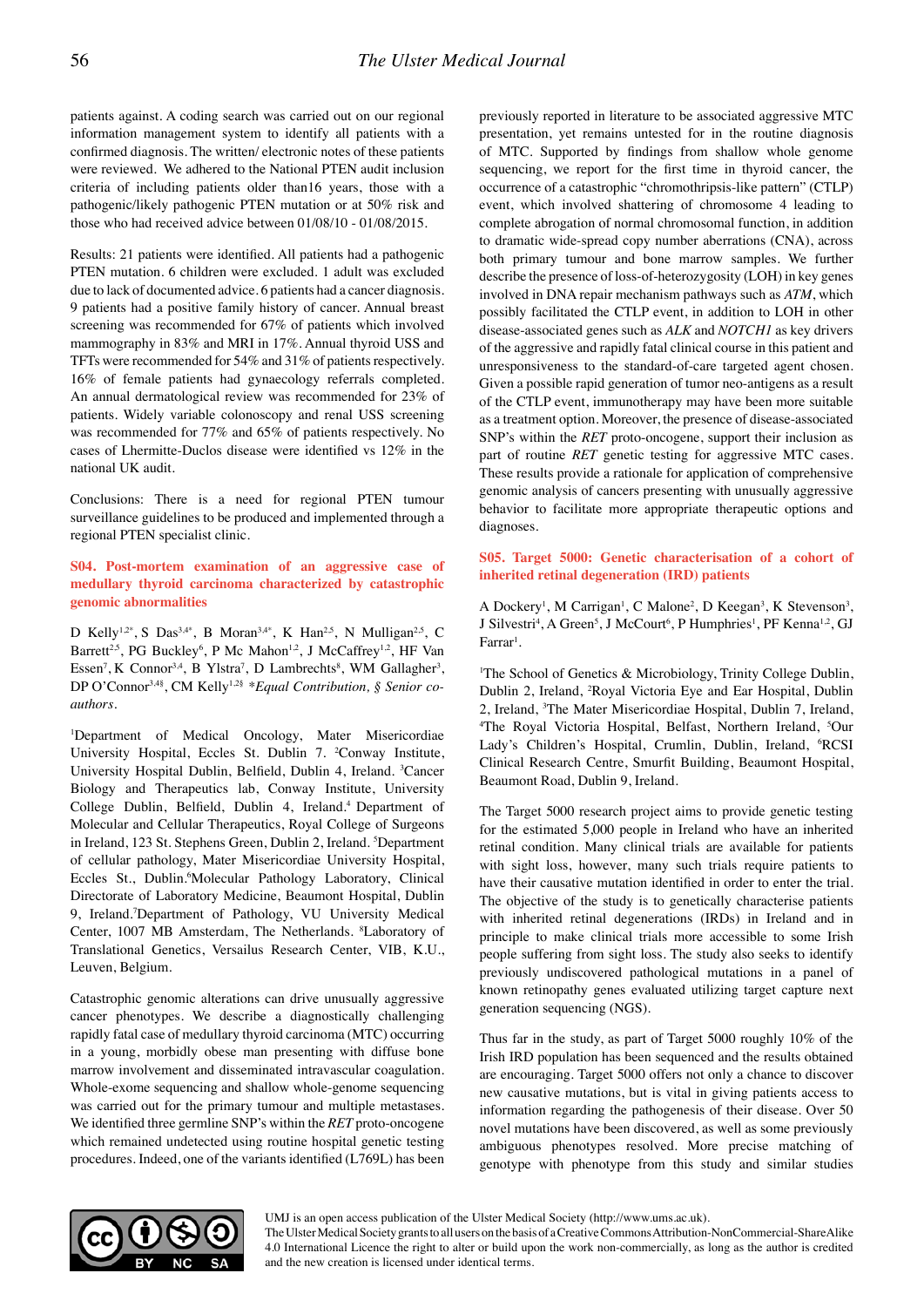globally should start to enable clinicians to better formulate accurate future diagnoses and at times prognoses.

**S06. Methylation quantitation trait loci and transcriptome analysis of differentially methylated microRNAs in end-stage renal disease**

LJ Smyth<sup>1</sup>, CE Neville<sup>1</sup>, GJ McKay<sup>1</sup>, AP Maxwell<sup>1,2</sup>, JV Woodside<sup>1</sup>, AJ McKnight<sup>1</sup>.

1 Centre for Public Health, Queen's University of Belfast, United Kingdom, 2 Regional Nephrology Unit, Belfast City Hospital, United Kingdom

MicroRNAs are understood to play a functional role within the establishment of epigenetic marks and are in turn under epigenetic control. Emerging evidence suggests microRNAs are vital for both kidney development and renal function. This study aimed to identify differential methylation affecting microRNAs in patients with end-stage renal disease (ESRD).

Methylation status was determined for 485,577 unique CpG sites in 105 individuals with ESRD and 52 donor controls with no evidence of renal disease using the HumanMethylation450K BeadChip array (Illumina). Statistically significant associations (P<10-8) were observed between case and control groups for both unique CpG sites within microRNAs and their target genes, identified using miRDB (an online database for microRNA target prediction and functional annotations).

 $CpG$  sites (n=11) within top-ranked microRNAs (n=42) alongside 848 CpGs in 198 target genes were evaluated in genotyped renal transplant samples to detect methylation quantitative trait loci (meQTLs) associated with ESRD. Following allelic association PLINK analysis, 116 SNPs were determined from the investigated CpG sites, 12 of which were located in genes previously linked with renal disease or microRNAs.

Blood-derived Ion Total RNA-Seq v2 analysis was performed on10ESRD samples and 29 controls (with no evidence of renal disease)to determine the expression levels of the microRNAs and target genes. Sequencing was completed using the Ion Proton™ (Thermo Fisher Scientific) and the most significant results were*MIR548H4* (5.79x10<sup>-6</sup>) and *WASF3* (5.59x10<sup>-9</sup>) respectively, showing increased expression within the ESRD samples.

This study has identified microRNA-related differential methylation with supporting gene expression data, associated with ESRD.

#### **S07. Genetic overlap between amyotrophic lateral sclerosis and schizophrenia**

RL McLaughlin<sup>1,2</sup>, D Schijven<sup>3,4</sup>, W van Rheenen<sup>3</sup>, KR van Eijk<sup>3</sup>, M O'Brien<sup>1</sup>, Project MinE GWAS Consortium<sup>‡</sup>, Schizophrenia Working Group of the Psychiatric Genomics Consortium, R Kahn<sup>4</sup>, RA Ophoff<sup>4,5,6</sup>, A Goris<sup>7,8</sup>, DG Bradley<sup>2</sup>, A Al-Chalabi<sup>9</sup>, LH van den Berg<sup>3</sup>, JJ Luykx<sup>3,4,10</sup>, O Hardiman<sup>2</sup>, JH Veldink<sup>3</sup>.

<sup>1</sup>Academic Unit of Neurology, Trinity Biomedical Sciences Institute, Trinity College Dublin, Dublin, Republic of Ireland, 2 Smurfit Institute of Genetics, Trinity College Dublin, Dublin, Republic of Ireland, 3Department of Neurology and Neurosurgery, Brain Center Rudolf Magnus, University Medical Center Utrecht, Utrecht, The Netherlands, 4Department of Psychiatry, Brain Center Rudolf Magnus, University Medical Center Utrecht, Utrecht, The Netherlands, <sup>5</sup>Department of Human Genetics, David Geffen School of Medicine, University of California, Los Angeles, CA, US, <sup>6</sup>Center for Neurobehavioral Genetics, Semel Institute for Neuroscience and Human Behavior, University of California, Los Angeles, CA, USA<sup>, 7</sup>KU Leuven - University of Leuven, Department of Neurosciences, Experimental Neurology and Leuven Research Institute for Neuroscience and Disease (LIND), B-3000 Leuven, Belgium, 8VIB, Vesalius Research Center, Laboratory of Neurobiology, B-3000 Leuven, Belgium<sup>, 9</sup>Maurice Wohl Clinical Neuroscience Institute, King's College London, Department of Basic and Clinical Neuroscience, London, United Kingdom, 10Department of Psychiatry, Hospital Network Antwerp (ZNA) Stuivenberg and Sint Erasmus, Antwerp, Belgium.

Amyotrophic lateral sclerosis (ALS) is a complex neurodegenerative disease characterized by rapid-onset loss of upper and lower motor neurones, resulting in progressive paralysis and death from respiratory failure. Schizophrenia is a neuropsychiatric disease with positive symptoms, negative symptoms and impairment over a range of cognitive abilities. We have recently shown that schizophrenia occurs more frequently than expected in the pedigrees of ALS patients, suggesting an aetiological relationship between both diseases. Using linkage disequilibrium score regression with summary statistics for GWAS of ALS and schizophrenia comprising over 100,000 unique individuals, we estimated the genetic correlation between ALS and schizophrenia to be 14.3% (95% CI 7.05-21.6;  $p = 1 \times 10^{-4}$ ). Up to 0.12% of the variance in ALS was explained by schizophrenia polygenic risk scores (p  $= 8.4 \times 10$ ). We leveraged the apparent pleiotropic relationship between ALS and schizophrenia to identify five potential novel ALS-associated genomic loci at conditional false discovery rate < 0.01. Diagnostic misclassification in the schizophrenia cohort did not contribute significantly to our observations (BUHMBOX  $p = 0.94$ ) and we estimated that 4.86% (2.47-7.13%) of ALS cases would need to be misdiagnosed as schizophrenia to observe our genetic correlation estimate under a true genetic correlation of 0%. Our results indicate that the lifetime risk for comorbid ALS and schizophrenia increases from 1 in 40,000 to 1 in 34,336, which would require an incident cohort of 16,488 ALS patients to observe epidemiologically. Our findings suggest shared underlying biology between ALS and schizophrenia which will direct novel approaches in research and therapeutic development.

# **S08.Identifying clinically relevant imprinted gDMRs sensitive to a transient loss of DNA methylation in human differentiated cells**

 $SI$  Mackin<sup>1</sup>, K O'Neill<sup>2</sup>, R Irwin<sup>1</sup>, CP Walsh<sup>1</sup>.

1 Genomic Medicine Research Group, Centre for Molecular Biosciences, Ulster University, Coleraine, BT52 1SA, UK. 2 The Wellcome-Wolfson Institute for Experimental Medicine, Queen's University Belfast, 97 Lisburn Road, Belfast, BT9 7AE, UK.

Background: Imprinted genes are autosomal, but only expressed from one parental allele and are often clustered in small groups. They play an important role in the regulation of normal mammalian



UMJ is an open access publication of the Ulster Medical Society (http://www.ums.ac.uk).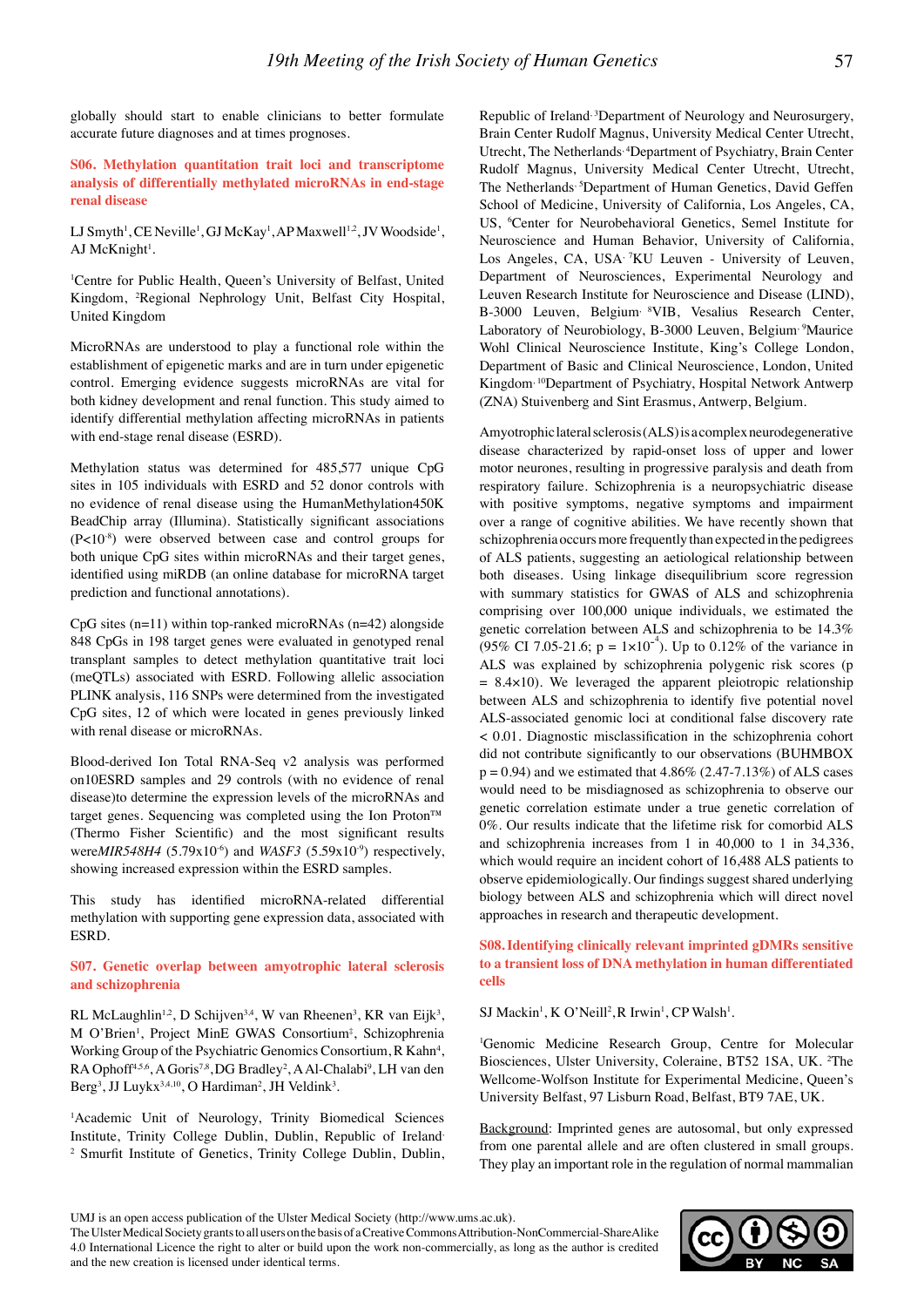development. Differentially methylated regions (DMR) on each allele are important in regulating the genes, with marks being characterised as primary or secondary DMRs, depending on whether they are inherited from the germ cells or arise later, respectively. Imprinting disorders such as Prader-Willi Syndome (PWS) and Beckwith-Weidemann Syndrome (BWS) arise either from uniparental disomy or faulty DNA methylation. We wished to determine 1) which of the loci are most sensitive to loss of methylation 2) to more precisely define the sensitive regions and 3) determine what happens at primary versus secondary imprints. Methods: Stable knockdowns of the maintenance methyltransferase DNMT1 were generated in hTERT-immortalised adult fibroblasts using shRNA. Genome wide methylation levels were assayed using the Illumina 450k BeadChip array and analysed using bioinformatic approaches. Results: We found that 1) the imprinted loci varied extensively in their sensitivity to loss of methylation 2) the extended locus involved in PWS was particularly sensitive 3) that loss of methylation at primary DMR appears to drive gains in methylation at secondary DMR. Conclusion: Our results point to a mechanistic link between primary and secondary DMR which may explain why imprints are difficult to reprogram in somatic tissues.

**S09. Disease modelling with mesenchymal stromal cells and induced pluripotent cells uncovers the pathology of familial osteochondritis dissecans: from** *ACAN* **gene mutation to early onset osteoarthritis**

M Xu<sup>1</sup>, EL Stattin<sup>2</sup>, G Shaw<sup>1</sup>, D Heinegård<sup>3</sup>, G Sullivan<sup>4</sup>, I Wilmut<sup>5</sup>, A Colman<sup>6</sup>, P Önnerfjord<sup>3</sup>, A Khabut<sup>3</sup>, A Aspberg<sup>3</sup>, P Dockery<sup>7</sup>, T Hardingham<sup>8</sup>, M Murphy<sup>1</sup>, F Barry<sup>1</sup>.

1 Regenerative Medicine Institute (REMEDI), National University of Ireland Galway. 2 Dept. of Medical Biosciences, Umeå University. <sup>3</sup>Dept. of Clinical Sciences, Lund University. <sup>4</sup>The Norwegian Center for Stem Cell Research, University of Oslo & Oslo University Hospital. <sup>5</sup>Scottish Centre for Regenerative Medicine, University of Edinburgh. 6 A\*STAR Institute of Medical Biology, Singapore. 7 Dept of Anatomy, National University of Ireland Galway, Ireland. <sup>8</sup>Welcome Trust Centre for Cell-Matrix Research, University of Manchester.

Osteoarthritis (OA) is a degenerative joint disease that affects millions of people globally with no disease-modifying strategies yet available. Our understanding of the pathology of OA is inadequate and this impedes investigation of efficient diagnosis and treatment. To expand our understanding of the underlying cellular pathology of OA, we studied a monogenic condition, familial osteochondritis dissecans (FOCD), associated with a known mutation in the ACAN gene. Patients with FOCD develop early onset OA with multiple joint involvement.

The objectives of the project were to investigate the cellular pathogenesis of FOCD by studying (a) chondrogenesis of patientderived bone marrow-mesenchymal stem cells (BM-MSCs) and (b) induced pluripotent stem cells (iPSCs) generated from patient fibroblasts.

Our findings revealed that the mutation resulted in a misfolded or unfolded aggrecan protein, which accumulated in the rough endoplasmic reticulum (rER) during protein production. The consistent accumulation resulted in ER stress throughout chondrogenesis. Moreover, the rER stress caused abnormal or disregulated global extracellular matrix (ECM) production and assembly. Importantly, ECM composition analysis indicated that the patient chondrocytes produced abundant amounts of OAassociated markers.

Using patient-specific stem cell models, we have discovered a cellular pathogenesis of FOCD involving abnormal cell function and defective tissue formation, contributing to the OA phenotype*.*

#### **S10. Genomic insights into the population structure and history of the Irish Travellers**

E Gilbert<sup>1</sup>, S Carmi<sup>2</sup>, S Ennis<sup>3</sup>, J.F. Wilson<sup>4,5\*</sup>, G.L. Cavalleri<sup>1\*</sup>

1 Molecular and Cellular Therapeutics, Royal College of Surgeons in Ireland, St Stephen's Green, Dublin 2, Ireland. 2 Braun School of Public Health, The Faculty of Medicine, The Hebrew University of Jerusalem, Jerusalem, Israel. <sup>3</sup>School of Medicine and Medical Science, University College Dublin, Dublin, Ireland. 4 Centre for Global Health Research, Usher Institute for Population Health Sciences and Informatics, University of Edinburgh, Teviot Place, Edinburgh, Scotland. <sup>5</sup>MRC Human Genetics Unit, Institute of Genetics and Molecular Medicine, University of Edinburgh, Western General Hospital, Crewe Road, Edinburgh, Scotland,

**Aims:** The Irish Travellers are a nomadic population primarily found within Ireland and the UK. Consanguineous unions are common, and as a population they are socially and genetically isolated from the surrounding, "settled" Irish population. Previous low-resolution genetic analyses suggested a common Irish origin between the settled and the Traveller populations. It is not known, however, what is the extent of population structure within the Irish Traveller population, the time of divergence from the general Irish population, and the extent of autozygosity.

**Methods:** We recruited Irish Travellers from across Ireland and the UK. For inclusion, a participant had to have had at least three grandparents with a surname associated with the Irish Travellers. DNA was extracted from saliva samples, and genotypes were generated using the Illumina OmniExpress SNP genotyping platform. With this data, we investigated population structure using fineStructure, quantified the levels of autozygosity with PLINK, and estimated a time of divergence using a method based on Identity by Descent (IBD) segment sharing.

**Results:** We merged, cleaned, and analysed data from 42 Irish Travellers, 2232 settled Irish, 2039 British, 143 Roma Gypsies, and 931 individuals from 57 world-wide populations. We confirm an Irish origin for the Irish Travellers, demonstrate evidence for population substructure within the population, confirm high levels of autozygosity consistent with a consanguineous population, and for the first time provide estimates for a date of divergence between the Irish Travellers and settled Irish.

**Conclusion:** Our findings have implications for disease mapping within Ireland, and they additionally inform on the social history of the Irish Traveller population.

#### **POSTER PRESENTATIONS:**

**P01. 16p13.11 duplications in a Northern Ireland Cohort**



UMJ is an open access publication of the Ulster Medical Society (http://www.ums.ac.uk).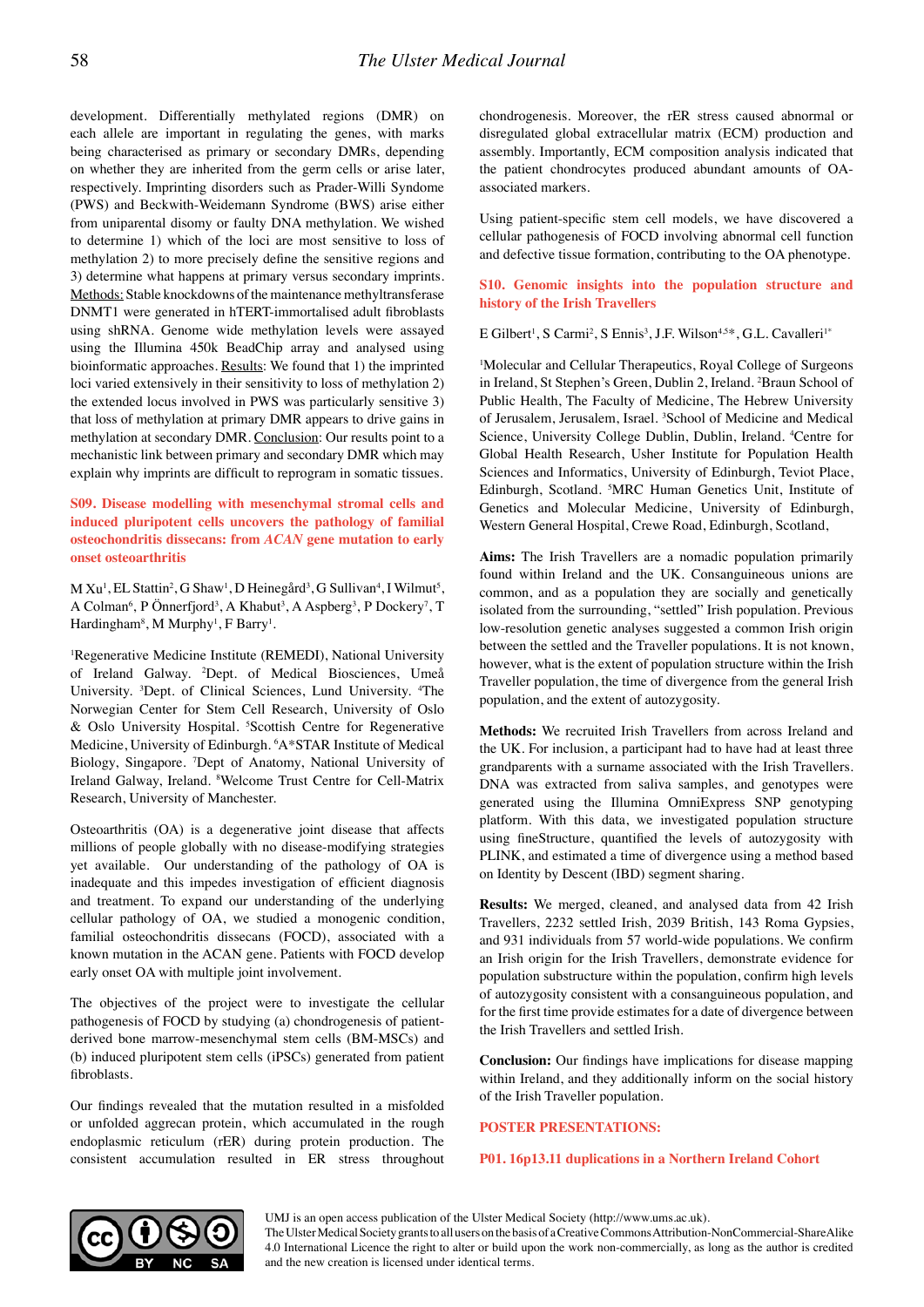S McNerlan<sup>1</sup>, V McConnell<sup>2</sup>.

<sup>1</sup>Northern Ireland Regional Genetics Laboratories, <sup>2</sup>Northern Ireland Regional Genetics Service, Belfast City Hospital, Belfast Health & Social Care Trust.

Copy number variants at 16p13.11 have been described in association with a variety of neurodevelopmental disorders. While deletions of this region are perhaps better described, the clinical significance of the reciprocal duplication is less clearly defined. Phenotypes reported in association with the duplication include developmental delay, speech delay, behavioural difficulties and neurodevelopmental phenotype such as autism, schizophrenia and ADHD. However, the region appears to be subject to variable expressivity and incomplete penetrance.

To date we have detected duplications of 16p13.11 in 5 probands using oligonucleotide array CGH. Of these patients 3 showed duplications within the typical  $\sim$ 1.5Mb duplication region while 2 patients had a larger ~2.8Mb duplication, encompassing all of the above region. The clinical phenotype of these patients will be described. Two of these patients have inherited the duplication from their mothers, one was a de novo finding and the inheritance of the others is currently unknown. One of the maternal duplication carriers are also known to have a phenotype.

Our data provides further clinical information on the phenotypic features of patients with this syndrome and provides more evidence for the pathogenic nature of this duplication.

**P02. NI Regional Cancer Genetics Service Patient Satisfaction Questionnaire**

J Scott, T O'Neill, D Jager

Northern Ireland Regional Genetics Service

**Introduction** – Patients referred to the NI Regional Cancer Genetics Service for genetic counselling were sent a questionnaire to evaluate patient satisfaction. The questionnaire focused on satisfaction surrounding the referral process, waiting times and communication during and after the appointment.

**Method** – One hundred patients, whose episode of care was completed between November 2015 and June 2016, were sent an anonymised structured questionnaire by post. Patients were seen by a genetic counsellor for assessment of their family history of cancer, predictive testing and genetic mutation screening

**Results** – To date (23/06/2016) the questionnaire response rate is 34%. So far 91% have expressed satisfaction with the service that they received. Useful comments and observations have been feedback in the questionnaire to aid service improvement. Data collection will be completed imminently to allow for complete analysis.

**Discussion** – Useful data has been collected which reinforces the service currently being delivered by genetic counsellors whilst also highlighting areas of service development.

**P03. Detection of the 3 primary mitochondrial mutations in Leber's hereditary optic neuropathy with a multiplex allele specific PCR / high resolution melt curve assay**

S Eustace-Ryan<sup>1</sup>, F Ryan<sup>2</sup>, D Barton<sup>3</sup>, V O'Dwyer<sup>1</sup>, D Neylan<sup>2</sup>

1 National Optometry Centre, Dublin Institute of Technology, Kevin Street, Dublin 8. 2 Biological Sciences, Dublin Institute of Technology, Kevin Street, Dublin 8. 3 Centre For Medical Genetics, Our Lady's Hospital for Sick Children, Crumlin, Dublin 12.

Leber's Hereditary Optic Neuropathy (LHON) is one of the most commonly inherited optic neuropathies and results in significant visual morbidity among young adults. 95% of LHON patients will present with one of three primary mitochondrial mutations; G3460A, G11778A and T14484C. We describe a novel real time diagnostic test to detect the three common mutations leading to LHON. The test uses a combination of multiplex allele specific PCR (ARMS PCR) in combination with high resolution melt curve analysis to detect the presence of the G3460A, G11778A and T14484C mutations.

PCR primer sets were designed to produce a control PCR product and PCR products only in the presence of the 3460A, 11778A and 14484C mutations in a multiplex single tube format. Products produce discrete well separated melt curves allowing clear detection of the mutations. The test has proved to be robust, cost and time effective with the real time closed tube system taking approximately 1 hour to complete.

This test provides a simple, robust, easy to read output that is both cost and time effective, thus providing an alternative method to individual endpoint PCR – RFLP, PCR followed by Sanger / pyrosequencing and next generation sequencing. It will also allow diagnostic laboratories to detect 95% of LHON causing mutations in a single tube assay allowing diagnostic laboratories to avoid costly NGS assays for the vast majority of LHON patients, thus allowing resources to be focussed on patients with unknown mutations requiring further analysis.

**P04. TACE levels in patients at very high risk of Major Adverse Cardiac Events**

M Chemaly<sup>1</sup>, A Peace<sup>1,2</sup>, M Gibson<sup>2</sup>, M Clauss<sup>3,4</sup>, S Watterson<sup>1</sup>, T Bjourson<sup>1</sup>, V McGilligan<sup>1</sup>

1 Northern Ireland Centre for Stratified Medicine, School of Biomedical Sciences, Ulster University, CTRIC building, Altnagelvin Hospital, L'Derry, BT47 6SB, 2 Cardiology Department, Western Health and Social Care Trust, Glenshane Road, L'Derry, BT47 6SB, <sup>3</sup>Department of Cellular and Integrative Physiology, Indiana University, West 10th Street, Indianapolis, Indiana 46202, 4 Centre for Molecular Bioscience, Ulster University, Cromore Road, Coleraine, BT52 1SA.

Atherosclerotic coronary artery disease (CAD) is a progressive chronic inflammatory condition that can lead to Major Adverse Cardiac Events (MACE) such as heart attacks. Currently there is no definitive test to predict MACE risk. Tumour necrosis factor alpha converting enzyme (TACE), also known as A Disintegrin And Metalloproteinase 17 (ADAM17) is a membrane-anchored protein responsible for the ectodomain shedding of a variety of transmembrane proteins such as cytokines, chemokines, growth factors and their receptors. TACE has been linked to several major acute and chronic inflammatory diseases including atherosclerosis. The aim of this study was to investigate if TACE may be a



UMJ is an open access publication of the Ulster Medical Society (http://www.ums.ac.uk).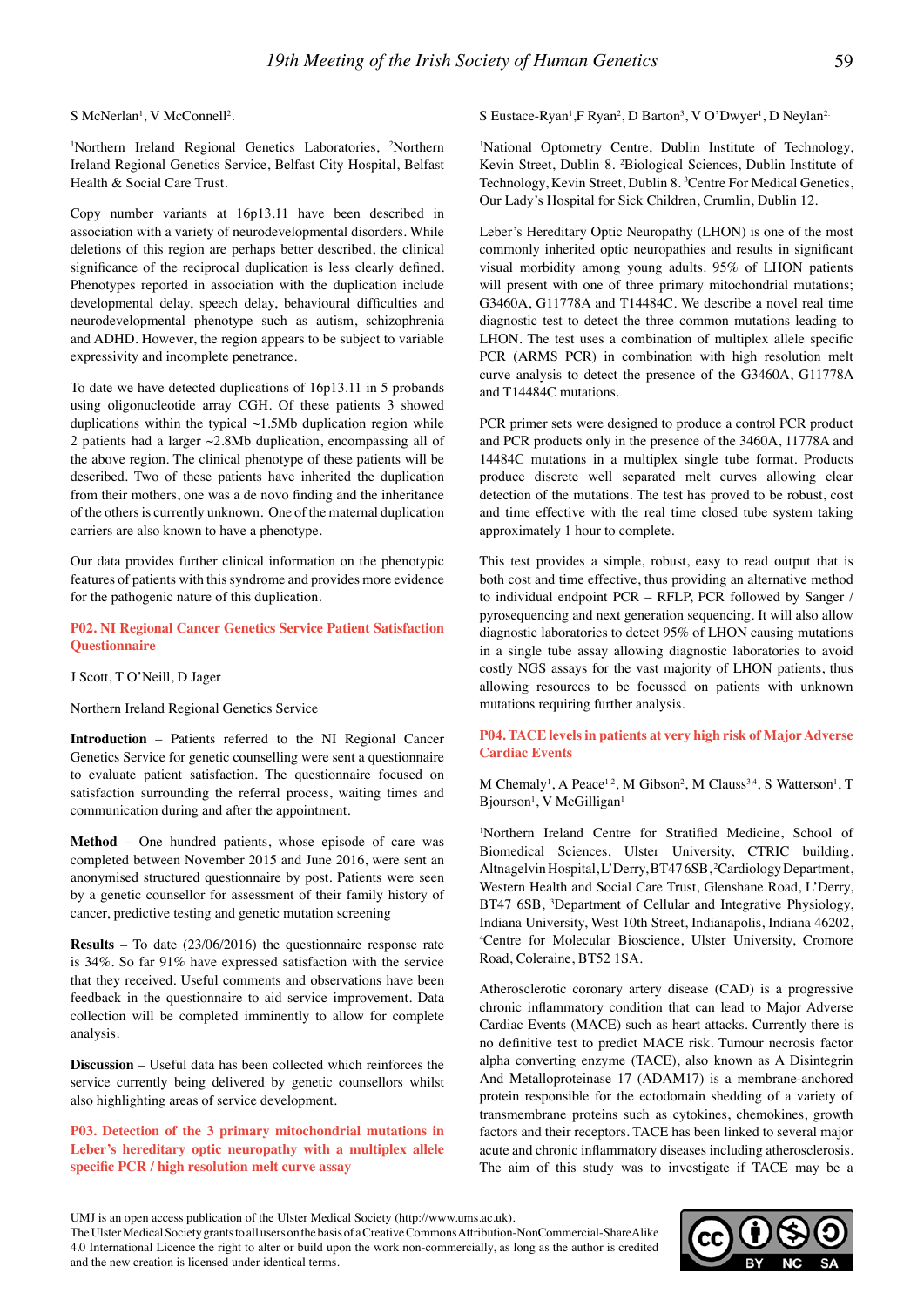valuable predictive biomarker for CAD and MACE risk. TACE levels were measured in the plasma of CAD patients including those with acute coronary syndrome (ACS) and elective patients attending the catheterisation laboratory for coronary angiogram. TACE levels were measured using ELISA and quantitative real time PCR. Levels were compared with control samples collected from apparently healthy individuals and a subset of patients with no CAD as evidenced by coronary angiogram. Other factors that might affect TACE detection were also measured including sample type and storage time. To date 207 consecutive CAD patients and 40 controls have been recruited to the study. Results demonstrate that CAD patients have higher levels of plasma TACE in comparison to controls. TACE protein levels were especially highest in those ACS and elective patients with a previous history of MACE. Results to date indicate that TACE may be a useful marker to predict disease progression and recurrent MACE in CAD patients.

# **P05. Investigating the role of a single nucleotide polymorphism in NRG1 in predisposition to breast and thyroid cancers**

UM McVeigh<sup>1</sup>, TP. McVeigh<sup>1,2</sup>, POwens<sup>1</sup>, D Morris<sup>3</sup>, N Miller<sup>1</sup>, AJ Lowery<sup>1</sup>, MJ Kerin<sup>1</sup>

1 Discipline of Surgery, Lambe Institute for Translational Research, National University of Ireland Galway <sup>2</sup>Department of Clinical Genetics, Our Lady's Children's Hospital Crumlin <sup>3</sup>Department of Biochemistry, National University of Ireland Galway.

Introduction: NRG1 (neuregulin1) is a candidate tumour suppressor gene. NRG1 encodes ligands for members of the ERBB family, and has been shown to be silenced by methylation in breast cancer<sup>1</sup>. Breast and thyroid cancers share some genetic loci (e.g. PTEN, STK11), and an increased risk of thyroid cancer has been noted in survivors of breast cancer<sup>2</sup>. A single nucleotide variant (C>G) in NRG1 (rs2439302), has been associated with increased risk of non-medullary thyroid cancer<sup>3.</sup> Aim: Our aim was to investigate the association between rs2439302 in NRG1 and predisposition to thyroid and breast cancers in an Irish population. Methods: A two-arm case-control study was undertaken. Patients with mutations in high-risk cancer susceptibility genes were excluded. Controls included adults with no personal or familial history of breast or thyroid cancers. Male controls were included in thyroid case- control analysis only. DNA was extracted from whole blood/buccal swabs by ethanol precipitation. Genotyping was performed using Taqman-based PCR. Results: 257 patients with thyroid cancer, 518 with breast cancer and 367 unaffected controls were genotyped. Homozygous carriers of the variant were found to have an increased risk of thyroid cancer (OR1.89  $(1.21-2.95)$ ,  $p=0.005$ ), but risk for mono-allelic carriers was not significantly increased  $(OR1.27 (0.87-1.84), p=0.21)$ . The presence of the variant was not associated significantly with breast malignancy for mono-allelic (OR1.31 (0.95-1.8), p=0.095) or biallelic mutation carriers (OR1.15 (0.76-1.73), p=0.51). Conclusion: Homozygous carriers of the G allele were found to be at increased risk of thyroid cancer, but no association was observed between the variant and breast cancer. References*:* 1 Chua YL1, Ito Y, Pole JC *et al*, The NRG1 gene is frequently silenced by methylation in breast cancers and is a strong candidate for the 8p tumour suppressor gene. Oncogene. 2009;**28(46):**4041- 52. 2 Nielsen SM, White MG, Hong S, *et al,* The Breast-Thyroid Cancer Link: A Systematic Review and Meta-analysis.

*Cancer Epidemiol Biomarkers Prev.* 2016;25(2):231-8. Liyanarachchi S, Wojcicka A, Li W, *et al*, Cumulative risk impact of five genetic variants associated with papillary thyroid carcinoma. *Thyroid*. 2013;**23(12):**1532-40.

**P06. Expression and modulation of the family of** *UGT1A* **phase II metabolism genes by liganded Vitamin D receptor (VDR)**

#### R Goodman, PD Thompson

Biomedical Science, Ulster University, Coleraine of Genetics

The UGT1A gene family encode (UGT) activity that facilitate the transfer of glucuronic acid to a range of xenogenous and endogenous substrates, the polar end products of which are better suited for elimination through urine and bile. UGT1A genes exhibit an inducible pattern of expression regulated through the activities of such nuclear receptors (NRs) as pregnane X receptor (PXR) farensoid X receptor (FXR) and liver X receptor (LXR) that form a complex interactive network of 'sensors' to facilitate the elimination of potentially harmful metabolites and exogenous toxins. We have previously reported that activation of vitamin D receptor (VDR) through both synthetic agonists and nutritionally derived ligands, can induce the expression of both phase I metabolic (CYP3A) and phase III transporter (ABCA1) genes. Little is known however, as to how activated VDR may impact upon the regulation of phase II genes such as UGT1A1. In this study we demonstrate that ligand-activated VDR can significantly enhance the expression of several members of the UGT1A gene family. With particular respect to UGT1A1, we identify within the proximal promoter region of this gene a functional vitamin D response element (VDRE) also recognized by PXR but distinct from previously established regulatory elements that mediate FXR and LXR signalling. Based upon our data, we propose a model for VDR and circulating levels of vitamin D as maintaining stable expression of phase II and functionally related genes as a means to provide baseline protection against the effects of toxic xeno and endobiotic metabolites.

#### **P07. Investigation of the oral microbiome for candidate markers of depression.**

B Wingfield<sup>1</sup>, CR Lapsley<sup>2</sup>, A McDowell<sup>2</sup>, M McLafferty<sup>3</sup>, S Coleman<sup>1</sup>, MMcGinnity<sup>1</sup>, SM O'Neill<sup>3</sup>, Tony Bjourson<sup>2</sup>, EK  $Murray<sup>2</sup>$ .

1 Intelligent Systems Research Institute, Ulster University; 2 Northern Ireland Centre for Stratified Medicine, Ulster University; 3 Psychology Research Institute, Ulster University.

Depression is a complex disorder with multiple symptoms, including a persistent low mood, anhedonia and cognitive impairments, and is currently the third leading cause of global disability. The underlying pathophysiology of depression is poorly understood but a growing body of evidence supports an important role for the microbiome in the aetiology of depression and other psychiatric disorders. While much interest is currently focused on the role of the microbiome-gut-brain axis in brain physiology and neurochemistry, the importance of the oral microbiome has received little attention. The aim of this study is to characterise the oral microbiome in adults with severe depression versus matched controls with no history of the disease. To achieve this, participants



UMJ is an open access publication of the Ulster Medical Society (http://www.ums.ac.uk).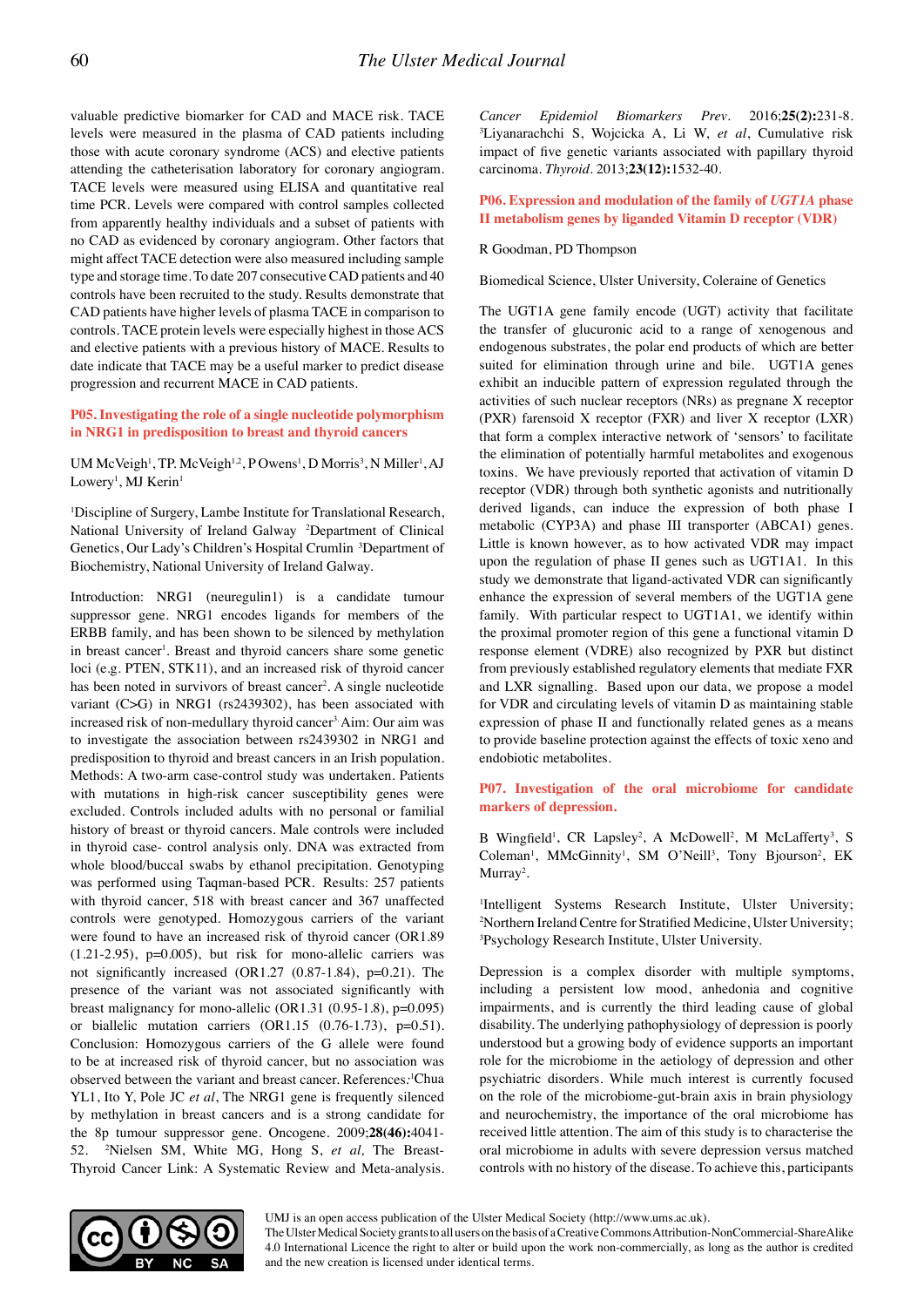were asked to complete an online validated mental health survey and to provide a saliva sample. We identified 46 individuals who met the DSM-V criteria for severe depression and 46 age and sexmatched controls with no history of depression. Bacterial DNA was extracted from the saliva samples and 16S rRNA surveys were conducted using next generation sequencing. Differences in the bacterial community composition of the oral microbiota between patients and controls were determined.Metagenomic analyses were conducted using machine learning and computational intelligence algorithms using the 16S RNA data to generate inferred metagenome feature sets. Charting the oral microbiome in depressed patients could therefore provide new insights into the development of the condition, and lead to the identification of novel diagnostic and therapeutic response biomarkers.

# **P08. Expression and modulation of genes of pharmacokinetic relevance within enteric cells by liganded Vitamin D receptor (VDR)**

EP Rodriguez<sup>1</sup>, D Doherty<sup>2</sup>, PD Thompson<sup>1</sup>

<sup>1</sup>School of Biomedical Science, Ulster University, Coleraine of Genetics, 2 School of Dentistry, Medicine and Biomedical Science, Queens University Belfast

The nuclear receptors (NRs) pregnane X receptor (PXR) and constitutive androstane receptor (CAR) modulate transcriptional networks that dictate the bioavailability of many endogenous and exogenous compounds such as steroid hormones and therapeutic drug compounds. Elucidating those factors that invoke PXR/ CAR activity has been important for understanding the genetic basis for both metabolic disease and inter-individual variations in drug response. PXR is most closely related to Vitamin D receptor (VDR) for which there is relatively little is known for how this NR may impact upon these same physiological processes.

In this study, we employed enteric cell models and *ex-vivo* based human colon explants to examine how activated VDR may impact upon the expression of genes of a metabolism and transporter function. We find that in relation to PXR and other evaluated NRs, VDR is the most efficient and dominant receptor for induced expression of *CYP2B6*, *CYP3A4/5* and *ABCA1*. We note that upon activation with the synthetic agonist EB1089, VDR will achieve striking and sustained elevated expression of CYP3A4 at mRNA, protein and enzymatic level suggesting the potential for selective metabolic gene targeting through ligand design. In addition, we report members of the *UGT1A* gene family to be novel VDR regulated genes, thus extending the known metabolic effects of vitamin D to also encompass expression of phase II (conjugating) genes. This study intimates that systemic vitamin D status and/or activating VDR ligands may have pharmacokinetic relevance to co-administered drug regimes.

#### **P09. Analysis of Genetic Disease Markers in Ancient Irish Genomes**

#### E O'Halloran<sup>1</sup>, J Conroy<sup>1</sup>, M Novak<sup>2</sup>, S Ennis<sup>1</sup>

ACoRD, School of Medicine and Medical Science, University College Dublin, Institute for Anthropological Research, Zagreb, Croatia.

Ancient genomes are often typically analysed with regard to ancestry and physical phenotype. Less common is examination and identification of genetic diseases, primarily due to the very low numbers of samples sequenced and poor level of sequencing related to the difficulties in sequencing from ancient DNA.

Here we present the results of analysing 21 ancient Irish genomes. The data were screened for a wide range of pathogenic genotypes and markers. Giving information for the potential effects and prevalence of certain conditions as well as the earliest known confirmation of their presence.

Using records of the remains, we also examined if any displayed phenotypes correlated to identified diseases.

# **P10. The NLRP3 Inflammasome and related receptors as biomarkers for Atherosclerotic MACE**

C Mulholland<sup>1</sup>, L Gallagher<sup>1</sup>, A Peace<sup>1,2</sup>, M Chemaly<sup>1</sup>, M Gibson<sup>2</sup>, T Bjourson<sup>1</sup>, V McGilligan<sup>1</sup>

1 Northern Ireland Centre for Stratified Medicine, School of Biomedical Sciences, Ulster University, CTRIC building, Altnagelvin Hospital, L'Derry, BT47 6SB, <sup>2</sup>Cardiology Department, Western Health and Social Care Trust, Glenshane Road, L'Derry, BT47 6SB

Coronary Artery Disease is the largest contributor of CVD, the leading cause of death worldwide. It is caused by atherosclerosis, a build-up of cholesterol in the blood vessels and chronic inflammation. The NLRP3 inflammasome plays a critical role in the secretion of IL-1 $\beta$ , and there is significant evidence that it is involved in the pathogenesis of a number of inflammatory diseases including atherosclerosis. Recent studies demonstrate that particular cell surface receptors namely the scavenger receptor CD36 and the endocannabinoid receptor CB1 are involved in the activation and regulation of the NLRP3 inflammasome and they have also been implicated in the pathogenesis of atherosclerosis. The present study aimed to investigate expression and activation levels of the NLRP3 inflammasome, the CD36 and CB1 receptors in blood samples obtained from patients with atherosclerosis at very high risk of a Major Adverse Cardiac Event (MACE) such as a heart attack. The cell signalling processes involved in NLRP3 inflammasome activation were also investigated in a *THP1 in vitro* model of atherosclerosis. Results to date indicate increased expression of NLRP3 in patients at very high risk of MACE and also demonstrate that THP1 macrophages require both the CD36 and CB1 receptors for optimal NLRP3 expression in response to oxidized LDL. These preliminary findings provide an insight into the mechanism of action of the NLRP3 inflammasome in atherosclerosis and prompt further exploration of this protein complex and its regulatory receptors as potential targets for prognostic and or therapeutic development in the strive towards a more personalised approach to the management of coronary artery disease.

# **P11. An exploration of** *de-novo* **mutations underpinning chronic refractory epilepsy**

M McCormack<sup>1</sup>, S Heavin<sup>1</sup>, CP Doherty<sup>2</sup>, X Zhu<sup>3</sup>, E Heinzen<sup>3</sup>, DB  $Goldstein<sup>3</sup>, D Costello<sup>4</sup>, N Delanty<sup>1</sup>, GL Cavalleri<sup>1</sup>.$ 



UMJ is an open access publication of the Ulster Medical Society (http://www.ums.ac.uk).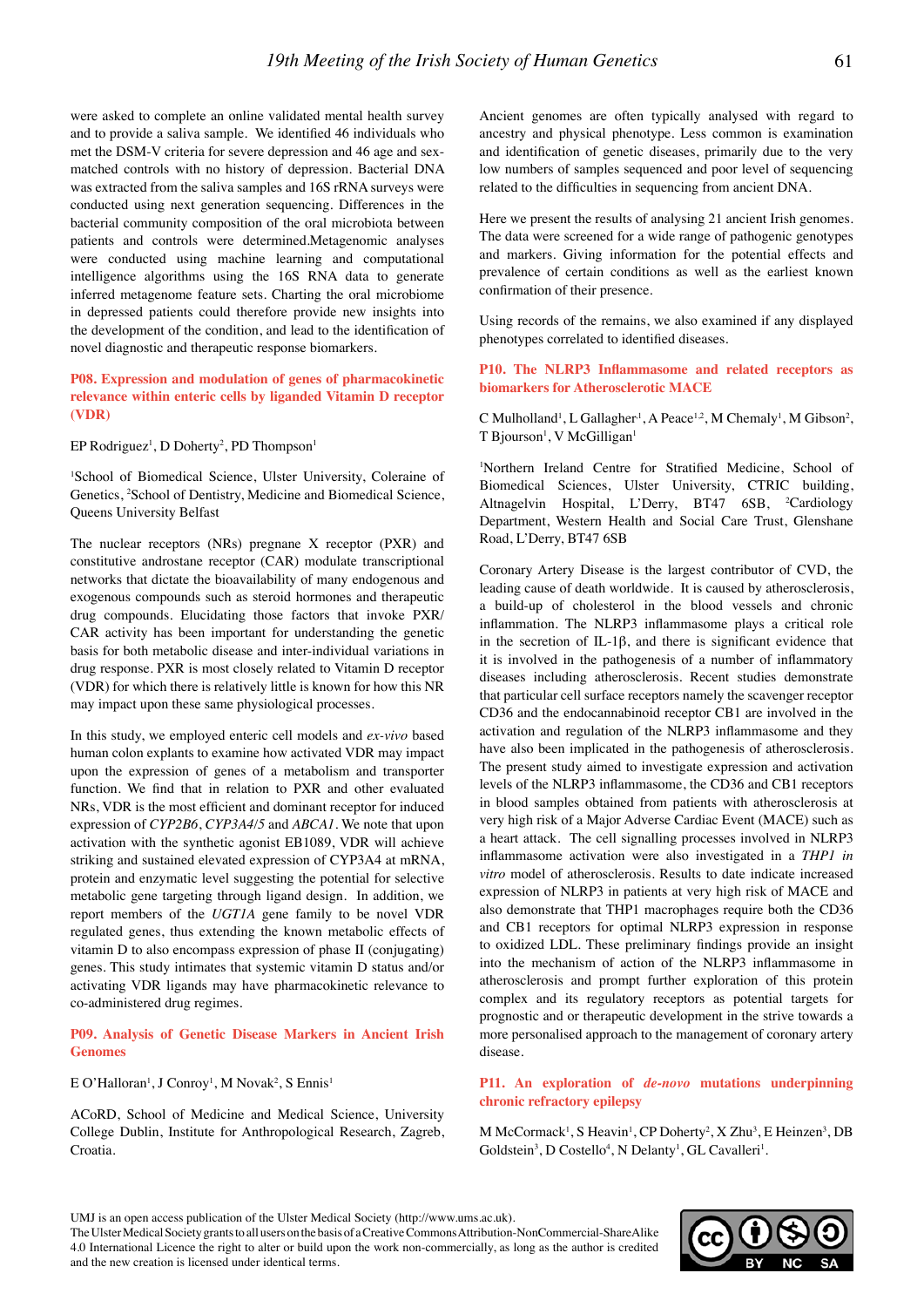<sup>1</sup> Molecular and Cellular Therapeutics, Royal College of Surgeons in Ireland, Dublin, Ireland. 2 Department of Neurology, St James Hospital, Dublin, Ireland, <sup>3</sup> Institute for Genomic Medicine, Columbia University, New York, USA, 4 Department of Neurology, Cork University Hospital, Ireland

Approximately 30% of patients with epilepsy are refractory to anti-epileptic drug (AED) treatment and continue to have debilitating seizures that severely impact upon their quality of life. Exome sequencing in encephs etc has illustrated the importance of de-novo variants in the pathogenesis of rare neurological disorders. However, the contribution of *de-novo* mutations to pharmacoresistance in adult epilepsy is uncertain. In this study we investigated whether a trio whole exome sequencing paradigm could be applied to identify genetic causes of chronic, refractory epilepsy.

We selected adult patients  $(n=5)$  with onset of seizures after 5 years of age, had failed ≥6 AEDs and were still experiencing >4 disabling seizures per month. Patients were excluded if they had a potentially 'explanatory' lesion on MRI. Parents were exome sequenced to identify *de-novo* mutations and these were assessed bioinformatically for pathogenicity.

We confirmed the presence of coding *de-novo* mutations that were bioinformatically predicted to be functional and damaging in 3/5 patients. One of these occurred in the gene *DNM1L*, which was recently implicated in pharmacoresistant epilepsy (Vanstone *et al. EJHG*, 2015;Nov 25). This represents a potential diagnostic yield of 20% however more data is required and more trios are currently being sequenced.

We have demonstrated the potential diagnostic yield of whole exome sequencing in a small number of adult patients with chronic refractory epilepsy. Identifying genetic mutations underpinning this disorder may provide new insight into the underlying biology and offers the potential for therapeutic intervention in the form of precision medicine.

# **P12. Whole Exome Sequencing to Identify Candidate Mutations for Familial IgA Nephropathy**

CP Stapleton<sup>1</sup>, DM Connaughton<sup>2</sup>, PJ. Conlon<sup>2</sup> and GL Cavalleri<sup>1</sup>

Department of Molecular and Cellular Therapeutics, RCSI, Dublin.<sup>1</sup> Beaumont Hospital Kidney Centre, Dublin.<sup>2</sup>

IgA nephropathy (IgAN) is the most common form of glomerular nephritis worldwide<sup>1</sup>. Difference in incidences between ethnicities and familial inheritance patterns indicate this is a genetic disorder. An IgAN locus on chromosome 6q22-23 was identified via linkage analysis; however the causal gene remains elusive<sup>2</sup>. We set out to identify mutations underlying familial IgAN using whole exome sequencing.

DNA was collected on 25 (unaffected and affected) individuals across 6 families with IgAN. Families were chosen on the basis of having at least 2 affected members with IgAN. We carried out full exome sequencing on 12 of the affected members from these families. Depending on the pattern of inheritance in a given family, mutations that fitted a dominant, recessive or compound heterozygote model of inheritance were screened for. These

variants were then filtered based on being shared between affected individuals within a family, their minor allele frequency, region, function and predicted deleterious nature.

We identified a number of potential candidate mutations in these families and including a mutation in the gene *COL4A5* which was previously described as pathogenic<sup>3</sup>. Mutations in *COL4A5* have previously been found in individuals with Alport syndrome, a disease which is often mistaken for IgAN. We are currently working to confirm these candidate mutations via Sanger sequencing and will be screening for segregation.

References: 1Bisceglia *et al. Am J Hum Genet* 2006;**79(6):**1130-4. 2 Gharavi *et al*., *Nat Genet* 2000;**26:**354-7. 3Zhou *et al. Am J Hum Genet* 1992;**50(6): 1**291-1300.

#### **P13. A computational approach to increase understanding of atherosclerosis**

A Parton<sup>1</sup>, V McGilligan<sup>1</sup>, M O'Kane<sup>2</sup>, S Watterson<sup>1\*</sup>

<sup>1</sup>Northern Ireland Centre for Stratified Medicine, Ulster University, C-TRIC, Altnagelvin Hospital Campus, Derry, Co Londonderry, Northern Ireland, BT47 6SB. <sup>2</sup>Department of Clinical Chemistry, Altnagelvin Hospital, Western Health and Social Care Trust, Londonderry, Northern Ireland, BT47 6SB.

Atherosclerosis is a chronic inflammatory disorder that is responsible for approximately 71% of incidents of cardiovascular disease. A mathematical model of atherosclerosis has been developed, capturing the cell types and proteins involved in atheroma formation and describing the dynamics of disease progression. This is the first model of this type to be developed using open systems biology standards. We have predicted tertiary protein structures for all the proteins involved in this atherosclerosis model and all of their recorded mutations, using phase 3 sequence data obtained from the 1000 Genomes Project. By comparing the electrostatic potentials of these tertiary structures, we predict how the dynamics of atherosclerosis stratifies across population subgroups.

# **P14. A feasibility study investigating whether methylation of the oxytocin receptor (OXTR) can serve as a potential biomarker for response to oxytocin administration in women during and after labour.**

J Elwood<sup>1</sup>, O Sunnotel<sup>3</sup>, DJ Stockdale<sup>1</sup>, EK Murray<sup>3</sup> AJ Bjourson, AF Bell<sup>2</sup>, M Sinclair<sup>1</sup>

1 Institute of Health and Nursing Research, Ulster University, <sup>2</sup>College of Nursing, University of Illinois at Chicago, <sup>3</sup>Northern Ireland Centre for Stratified Medicine, Ulster University.

The aim of this pilot study was to test the feasibility of carrying out a large scale study using this design to investigate whether methylation of the oxytocin receptor (OXTR) can serve as a potential biomarker for response to oxytocin administration in women during and after labour.

**Background:** Oxytocin is a nine-amino acid peptide with hormonal and neurotransmitter functions during labour and lactation. We hypothesised that a difference in methylation levels of the oxytocin

UMJ is an open access publication of the Ulster Medical Society (http://www.ums.ac.uk).

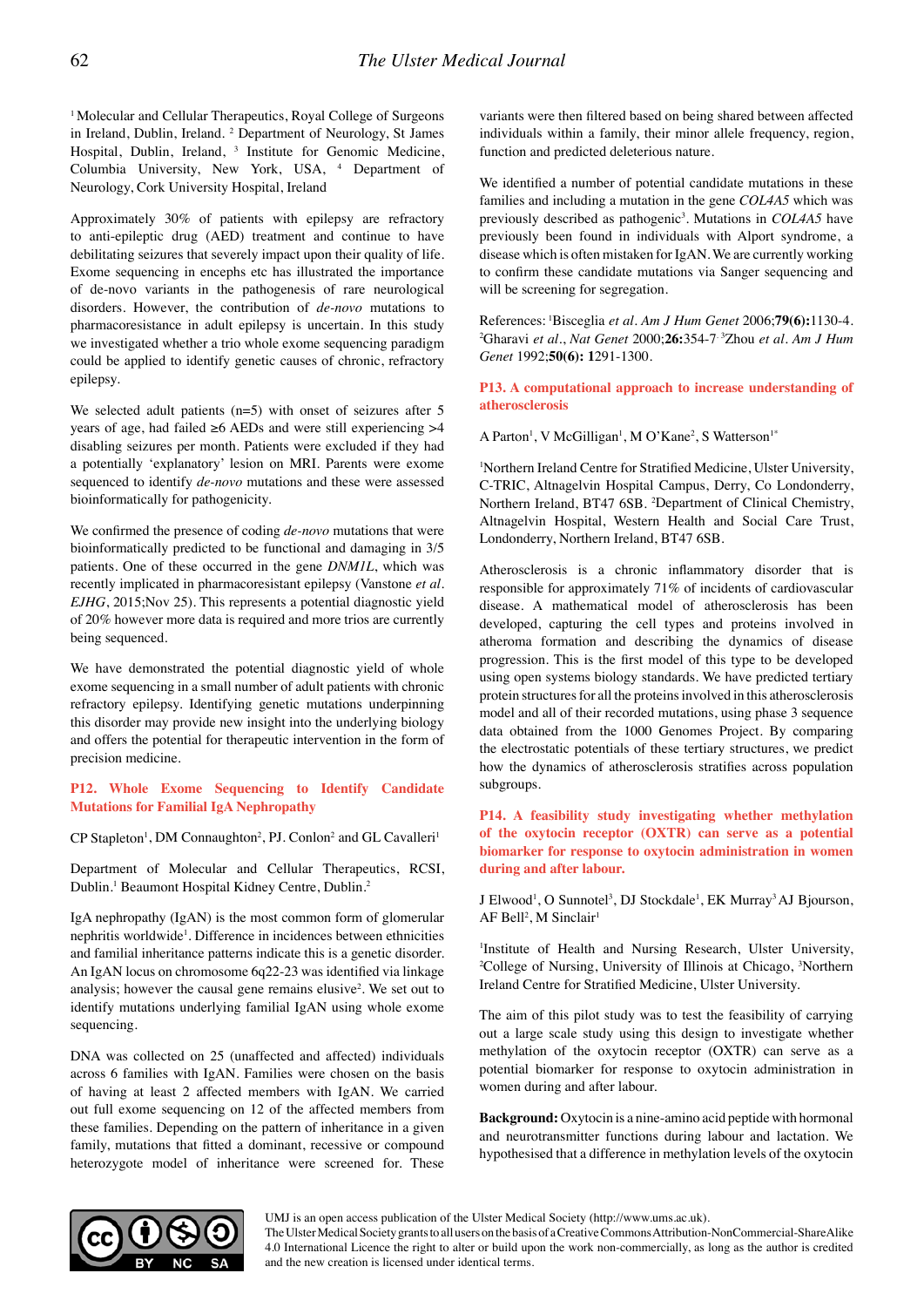receptor (OXTR) gene may impact the woman's ability to become established in labour and her response to oxytocin administration.

**Method:** Blood samples were taken pre-birth and postnatally from 21 women and subjected to DNA methylation analysis of the OXTR gene by pyrosequencing. Methylation status of CpG sites -924 and -934 upstream from the initiation transcription site (ITS) of the OXTR gene was determined. Expression of the OXTR gene before and after birth was measured using qPCR. Global methylation levels were examined using Luminometric Methylation Assay (LUMA).

**Results:** We found both hypo and hypermethylation of OXTR promoter at CpG sites -924 and -934 in individual samples, however we observed no profound changes in overall OXTR methylation levels within the patient cohort at these CpG sites. We found a strong correlation between OXTR promoter methylation levels found in whole blood and those found in matched PMBC samples. Global methylation analysis using Luminometric Methylation Assay (LUMA) revealed no significant differences between whole blood and PMBC.

**Conclusions:** A larger sample is required to determine whether OXTR methylation status is predictive of response to oxytocin administration. Whole blood sampling is a suitable alternative for OXTR methylation analysis in a larger cohort of women undergoing labour.

**P15. Investigating microRNAs as Serum Markers of Elevated Blood Pressure**

SM Lynch<sup>1</sup>, M Ward<sup>2</sup>, H McNulty<sup>2</sup>, G Horigan<sup>2</sup>, JJ Strain<sup>2</sup>, J Purvis<sup>3</sup>, M Tackett<sup>4</sup>, DJ McKenna<sup>1</sup>

1 Genomic Medicine Research Group, Biomedical Sciences Research Institute, Ulster University, Cromore Road, Coleraine, N. Ireland, BT52 1SA, 2 Northern Ireland Centre for Food and Health (NICHE), Biomedical Sciences Research Institute, Ulster University, Cromore Road, Coleraine, N. Ireland, BT52 1SA, 3 Department of Cardiology, Altnagelvin Area Hospital, Western Health and Social Care Trust, Derry, N Ireland, <sup>4</sup>Firefly BioWorks, an Abcam Company, Sample Processing, One Kendall Square, Building 1400W 3rd Floor, Cambridge, MA 02139, USA

**Background:** Cardiovascular disease (CVD) is the leading cause globally of morbidity and mortality. microRNAs (miRNAs) are small, non-coding RNAs which have a fundamental role in the pathology of various diseases including CVD. Circulating serum levels of miRNAs have been proposed as potentially valuable markers of heart failure, stroke, myocardial infarction and arterial hypertension, but the specific miRNAs involved and their function remains unclear. Therefore, this pilot study aims to profile miRNA expression in premature CVD patients to identify which miRNAs correlate best with hypertension.

Methods: The Multiplex Circulating miRNA Assay with Firefly<sup>™</sup> Particle Technologies was used to profile 68 miRNAs on a cardiology focus panel in serum samples from 170 premature CVD patients recruited from Altnagelvin Area Hospital and screened for the C677T polymorphism in methylenetetrahydrofolate reductase, a risk factor for hypertension. Samples were collected at baseline and following intervention with riboflavin, a co-factor for MTHFR, which significantly lowers blood pressure specifically in adults with this polymorphism. Statistical analysis was used to correlate miRNA expression with blood pressure, MTHFR genotype and other relevant clinical data.

**Results:** The assay successfully measured miRNA expression in the sample set. miRNAs which expressed differentially between MTHFR genotype groups were highlighted and the functional significance of these miRNAs was assessed using bioinformatics to identify target genes involved in CVD.

**Conclusions:** The data provides further evidence that using specific miRNAs as serum markers could aid early prediction of CVD and may lead to better diagnostic modalities and therapeutic regimes.

**P16. Investigating the association between genetic and epigenetic variability in the** *5-HTT* **and** *BDNF* **genes and depression in young adults.**

CR Lapsley<sup>1</sup>, S Baldemor<sup>1</sup>, M McLafferty<sup>2</sup>, SM O'Neill<sup>2</sup>, AJ Bjourson<sup>1</sup>, EK Murray<sup>1</sup>

1 Northern Ireland Centre for Stratified Medicine, Ulster University; 2 Psychology Research Institute, Ulster University.

Gene-environment interactions, particularly in genes related to regulation of serotonin and neuronal function, have been implicated in the aetiology of depression. Allelic variations in the 5' flanking transcriptional region of the serotonin transporter gene (5-HTTLPR) and higher levels of promoter DNA methylation are associated with depression. Brain derived neurotrophic factor (BDNF) plays an important role in neuronal differentiation and survival, and is also involved in regulation of serotonin. A single nucleotide polymorphism in the BDNF gene, leading to a valine to methionine substitution at codon 66 (Val66Met), and increased methylation of the BDNF promoter have also been associated with depression. The goal of this study is to determine whether length of the 5-HTTLPR, prevalence of the Val66Met polymorphism of the BDNF gene and DNA methylation in both 5-HTT and BDNF promoter regions are associated with depression in the student population. First year students provided a saliva sample for genetic analysis and completed an online mental health survey. Presence and severity of depression was determined from survey responses based on DSM-IV criteria. Length of the 5-HTTLPR was determined by PCR and gel electrophoresis and presence of the SNP at BDNF rs6265 and examined using restriction fragment length polymorphism analysis. Bisulphite-treated DNA was amplified by PCR and pyrosequencing assays used to determine methylation patterns of *BDNF* and *SERT.* Our preliminary findings suggest that genetic and epigenetic variation in the 5HTT and BDNF genes are associated with depression in the student population and may be candidate biological markers to assist in diagnosis.

**P17. The potential role of** *Propionibacterium acnes* **in prostate oncogenesis**

E Yankova<sup>1</sup>, E Barnard<sup>2</sup>, D McCafferty<sup>3</sup>, L Martin<sup>3</sup>, D Fairley<sup>4</sup>, D O'Rourke<sup>5</sup>, M Catherwood<sup>6</sup>, S Patrick<sup>2</sup>, A McDowell<sup>1,2</sup>

<sup>1</sup>Centre for Stratified Medicine, Ulster University. <sup>2</sup>Centre for Infection and Immunity, Queen's University Belfast. <sup>3</sup>School



UMJ is an open access publication of the Ulster Medical Society (http://www.ums.ac.uk).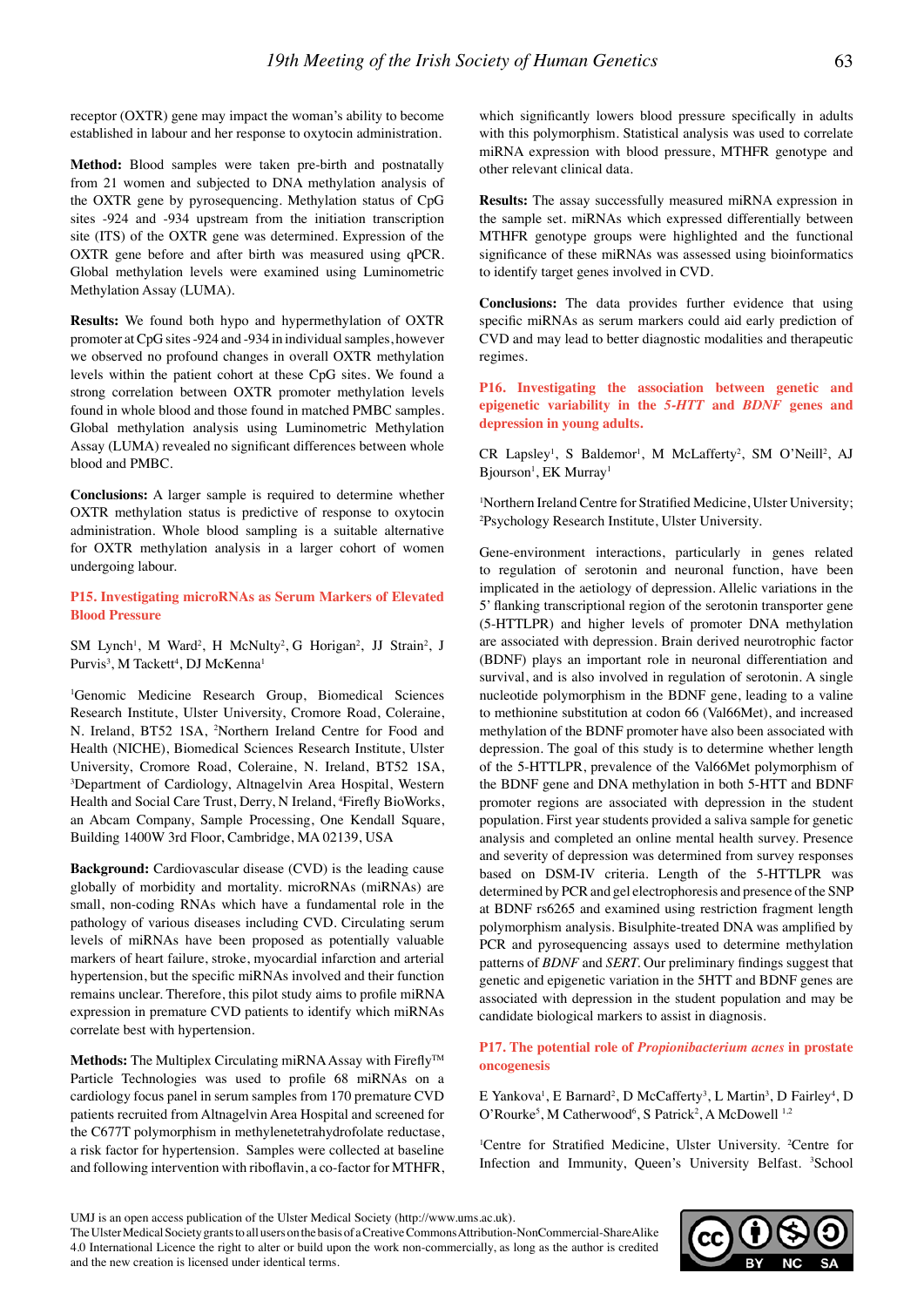of Pharmacy, Queen's University Belfast. 4 Department of Microbiology, Royal Victoria Hospital. <sup>5</sup>Histopathology Laboratory, Belfast City Hospital, Belfast Health and Social Care Trust. 6 Department of Haematology, Belfast City Hospital, Belfast Health and Social Care Trust

**BACKGROUND:** Prostate cancer is the most common male cancer in the UK, where it kills approximately 11,000 men annually. There has been growing interest in the role played by the anaerobic bacterium Propionibacterium acnes, an important component if the skin microflora, in the aetiology of the condition via a chronic, asymptomatic infection of the prostate leading to oncogenesis.

**METHODS:** A quantitative real-time PCR (qRT-PRC) assay for retrospective detection of P. acnes in formalin-fixed paraffin embedded sections from archived prostate samples was developed. An in vitro infection model of prostate infection with P. acnes is being optimised, which should allow us to get insight into the dysregulation P. acnes infection causes in prostate epithelial cells.

**RESULTS:** A total of 81 biopsy samples, representing one or both prostate lobes, were examined from 53 patients with prostate carcinoma, versus 111 samples from 60 patients whose biopsies were histologically normal, and the assay revealed that 35% of cancerous prostate samples were positive for the presence of P. acnes, compared with only 8% of the disease-free samples (p<0.001). Transcriptomic studies of chronically infected epithelial cells revealed a significant dysregulation of genes, previously associated with prostate cancer development, progression and metastasis.

**CONCLUSIONS:** Our study reveals that P. acnes is significantly associated with cancerous prostate tissue and has a capacity to initiate a host response in vitro, suggesting it may stimulate oncogenesis as a result of a chronic infection. Investigation is needed of the association of different phylogenetic types of P. acnes and their ability to initiate molecular dysregulation resulting in oncogenesis in vitro.

**P18. Whole exome and total RNA sequencing reveals candidate drivers in the development of oral squamous cell carcinoma.**

 $C$  Conway<sup>1,2</sup>, LS Stead<sup>2</sup>, HM Wood<sup>2</sup> and PH Rabbitts<sup>2</sup>.

1 Northern Ireland Centre for Stratified Medicine, Biomedical Sciences Research Institute, Ulster University, 2 Leeds Institute of Cancer and Pathology, University of Leeds.

Oral squamous cell carcinoma (OSCC) is one of the top ten most prevalent cancers in the world. Prognosis is poor and quality of life is commonly reduced for patients who survive. OSCC is thought to progress via a premalignant stage called dysplasia. Effective treatment of dysplasia prior to malignant transformation, or the ability to more accurately predict the 10-20% of dysplasias that will progress to OSCC, is an unmet clinical need.

With the aim to better understand the biology of OSCC development, and attempt to identify potential markers of early disease and therapeutic targets, we performed parallel whole exome sequencing and total RNA sequencing on 16 microdissected formalin-fixed paraffin embedded dysplasia and their associated OSCC. These are the largest omic analyses on matched patient samples from the oral cavity in non-HPV infected patients where all dysplasias are associated with progression to OSCC, that has been performed to date.

Whole exome analysis revealed that every OSCC and adjacent associated dysplasia sample did have a common clonal ancestor, with many shared potential drivers of progression, but that there is also considerable genomic heterogeneity between associated preinvasive and invasive disease, as seen in a previous study<sup>1</sup>. RNAseq analysis revealed differences in the immune cell signatures present at different disease stages, distinguished early events in pathogenesis from later events and identified several novel coding and non-coding candidates with potential involvement in oral dysplasia development and malignant transformation. These findings merit further investigation in a larger retrospective longitudinal study of patients with oral dysplasia.

<sup>1</sup>Wood HM, Conway C, Daly C, *et al*. The clonal relationships between pre-cancer and cancer revealed by ultra-deep sequencing. *J Pathol* 2015; **237:**296-306.

## **P19. Evaluation of Potential Mitochondrial Therapies using a Novel Complex I Assay**

DM Maloney<sup>1</sup>, N Chadderton<sup>1</sup>, S Millington-Ward<sup>1</sup> and GJ Farrar<sup>1</sup>

1 Smurfit Institute of Genetics, School of Genetics & Microbiology, Trinity College Dublin, Dublin 2, Ireland

Many disorders involving tissues, which have significant energy requirements, involve mitochondrial dysfunction often due to mutations affecting the mitochondrial genome. Some such mutations can involve genes coding for subunits of complex I of the electron transport chain leading to a complex I deficiency in disorders such as Leber Hereditary Optic Neuropathy (LHON) amongst others. Mitochondrial dysfunction leads to a lack of energy production and ultimately the death of the cell. In disorders such as LHON, retinal ganglion cells (RGCs) are affected, leading to retinal dysfunction. These observations have prompted interest in exploring innovative therapeutics to modulate mitochondrial disorders involving complex I deficiency. The Farrar laboratory has explored candidate gene therapies for complex I deficiency using Ndi1, a yeast gene which is a complex I homologue.

In order to test the efficacy of candidate therapies, we have developed a robust, empirical assay of mitochondrial function. Previous assays measured the level of NADH oxidation in a sample, both before and after rotenone as a measure of complex I activity. To optimally distinguish between the activity of complex I and the potential therapeutic, the assay was modified with the addition of a second inhibitor which allowed specific measurement of the therapeutic, such as Ndi1. Given that this is an in vitro assay, it enables large-scale screening of potential therapeutics and ensures only those that show strong evidence of efficacy are then tested in vivo. In combination with other quantitative assays such as Reactive Oxygen Species (ROS) generation this allows detailed evaluation of the health of mitochondria within a sample.

**P20. A Study of Genes that Function in the Centrosome for Involvement in the Aetiology of Schizophrenia and Associated Cognitive Deficits.**

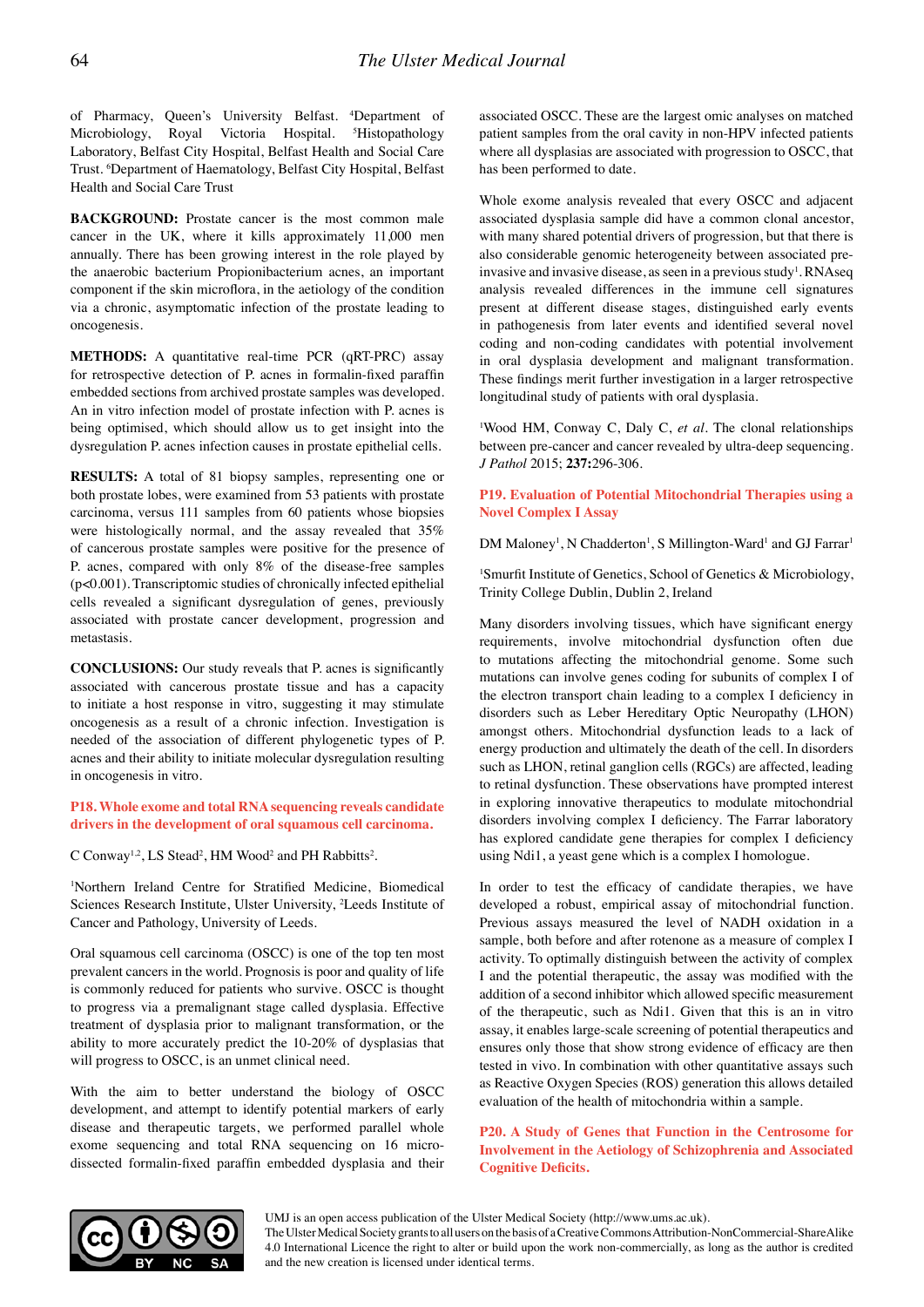M Flynn<sup>1</sup>, L Whitton<sup>1</sup>, D Cosgrove<sup>1</sup>, C Morrison<sup>2</sup>, J Walters<sup>3</sup>, D Rujescu<sup>4</sup>, A Corvin<sup>5</sup>, G Donohoe<sup>1</sup>, D Morris<sup>1</sup>

<sup>1</sup>Cognitive Genetics and Cognitive Therapy Group, Neuroimaging and Cognitive Genomics (NICOG) Centre & NCBES Galway Neuroscience Centre, School of Psychology and Discipline of Biochemistry, National University of Ireland Galway, Ireland. 2 Centre for Chromosome Biology, Discipline of Biochemistry, National University of Ireland Galway, Ireland, 3MRC Centre for Neuropsychiatric Genetics and Genomics, Cardiff University, UK, 4Department of Psychiatry, University of Halle, Halle, Germany, 5Neuropsychiatric Genetics Research Group, Institute of Molecular Medicine and Discipline of Psychiatry, Trinity College Dublin, Ireland.

Schizophrenia is an adult-onset mental illness with that impacts cognitive function. The largest GWAS has revealed 108 loci associated with schizophrenia risk but how variation affects genes and impacts brain function to increase risk is largely unknown.

The centrosome is the microtubule organising centre of the cell and seeds the growth of the primary cilium. The disproportionate number of brain disorders associated with centrosomal genes suggests the organelle underlies normal brain and cognitive development. Schizophrenia is neurodevelopmental and cognitive deficits are a core element of the disorder. We hypothesise that some of the newly identified risk genes for schizophrenia will function in the centrosome and variants in these genes will be associated with cognitive deficits.

Cross-referencing genes with centrosomal functions with genes from schizophrenia GWAS, identified six candidate genes; SDCCAG8, MAD1L1, GIGYF2, MPHOSPH9, PRKD1 and MAPK3. The effect of risk SNPs on cognition was examined using an Irish dataset of psychosis cases and controls (n=1,236) using linear regression. Among the associations identified, the SDCCAG8 risk SNP was shown to affect attribution style, a measure of social cognition (P=0.001). The MAD1L1 risk SNP was associated with poorer performance on episodic memory tasks  $(P=0.003)$ .

A suitable replication dataset was not available for social cognition measures. We attempted replication for episodic memory results in UK and German samples but results were non-significant. Overall, we have identified a number of schizophrenia risk genes that function in the centrosome but further larger datasets are required to establish a role for these genes in cognition.

# **P21. Analysis of Candidate Schizophrenia Risk Gene** *CHD7* **and Associated Interacting Genes Suggests a Role in Cognition for Novel Network of Genes.**

L Whitton<sup>1</sup>, D Cosgrove <sup>1</sup>, C Clarkson<sup>2</sup>, D Harold<sup>3,4</sup>, K Kendall<sup>5</sup>, A Richards<sup>5</sup>, K Mantripragada<sup>5</sup>, MJ Owen<sup>5</sup>, MC. O'Donovan<sup>5</sup>, J Walters<sup>5</sup>, A Hartmann<sup>6</sup>, B Konte<sup>6</sup>, D Rujescu<sup>6</sup>, WTCCC2, M Gill<sup>3</sup>, A Corvin<sup>3</sup>, S Rea<sup>2</sup>, G Donohoe<sup>1</sup>, DW Morris<sup>1</sup>

<sup>1</sup>Cognitive Genetics and Cognitive Therapy Group, Neuroimaging, Cognition & Genomics (NICOG) Centre & NCBES Galway Neuroscience Centre, School of Psychology and Discipline of Biochemistry, National University of Ireland Galway, Ireland. 2 Centre for Chromosome Biology, Discipline of Biochemistry,

National University of Ireland Galway, Ireland. 3 Neuropsychiatric Genetics Research Group, Institute of Molecular Medicine and Discipline of Psychiatry, Trinity College Dublin, Ireland. 4School of Biotechnology, Dublin City University, Dublin, Ireland. 5MRC Centre for Neuropsychiatric Genetics and Genomics, Cardiff University School of Medicine, Cardiff, UK. <sup>6</sup>Department of Psychiatry, University of Halle, Halle, Germany<sup>1</sup>

Epigenetic mechanisms are an important heritable and dynamic means of regulating various genomic functions, including gene expression to orchestrate brain development. These processes when perturbed are thought to contribute to schizophrenia (SZ). A core feature of SZ is cognitive dysfunction. GWAS have identified 108 genomic loci associated with SZ risk, containing 350 genes. My aim was to identify genes that have epigenetic functions which map to loci associated with SZ, and to test the associated SNPs for association with cognitive deficits. Risk SNPs in 8 genes: *BCL11B, CHD7, EP300, EPC2, GATAD2A, KDM3B, RERE* and *SATB2* were analysed using an Irish dataset of psychosis cases and controls (n=1235) who had completed tests across 5 cognitive domains. Five of the eight variants had significant associations with at least one cognitive task. Strongest associations were for *CHD7* (rs6984242) for IQ ( $p=0.001$ ) and episodic memory ( $p=0.007$ ). These results did not replicate in independent samples. We link rs6984242 to *CHD7* via a long range expression quantitative trait loci (eQTL) and *CHD7* has not been previously reported as a candidate risk gene for SZ. To further explore its novel association with SZ, we identified a set of 45 interacting genes and used SNPs across these genes to develop a polygenic risk score for SZ, independent of *CHD7* itself. This score was tested for association with cognitive function. Significant associations( $p<0.05$ ) were found with 3 measures of IQ, 2 measures of episodic memory and 1 measure of working memory, suggesting a role for this gene network in cognition.

**P22. Folate-sensitive differentially methylated regions: are we trying to predict the unpredictable?**

A Harrison<sup>1</sup>, K Pentieva<sup>2</sup>, M Ozaki<sup>1</sup>, H McNulty<sup>2</sup>, A Parle- $McDermott<sup>1</sup>$ 

<sup>1</sup>Nutritional Genomics Group, School of Biotechnology, Dublin City University, Dublin 9, 2 Northern Ireland Centre for Food & Health, School of Biomedical Sciences, University of Ulster, Coleraine, Northern Ireland.

The relevance of nutrition and other environmental influences on epigenetic modifications including DNA methylation is a topic of considerable interest. Folate One Carbon Metabolism (FOCM) is the principal supplier of the methyl groups required for DNA methylation, giving folate status a strong biological plausibility of having an impact on an individual's and an offspring's DNA methylation profile at both the mitotic and meiotic level.

We sought to identify DNA methylation sites in the human genome that are sensitive to folate status i.e., Folate-sensitive Differentially Methylated Regions (FS-DMR) using a folic acid intervention trial in pregnant women known as FASSTT (Folic Acid Supplementation in the Second and Third Trimesters). To minimize the amount of DNA methylation 'noise' due to non-folate related factors such as other environmental stimuli and individual genetic variation, we



UMJ is an open access publication of the Ulster Medical Society (http://www.ums.ac.uk).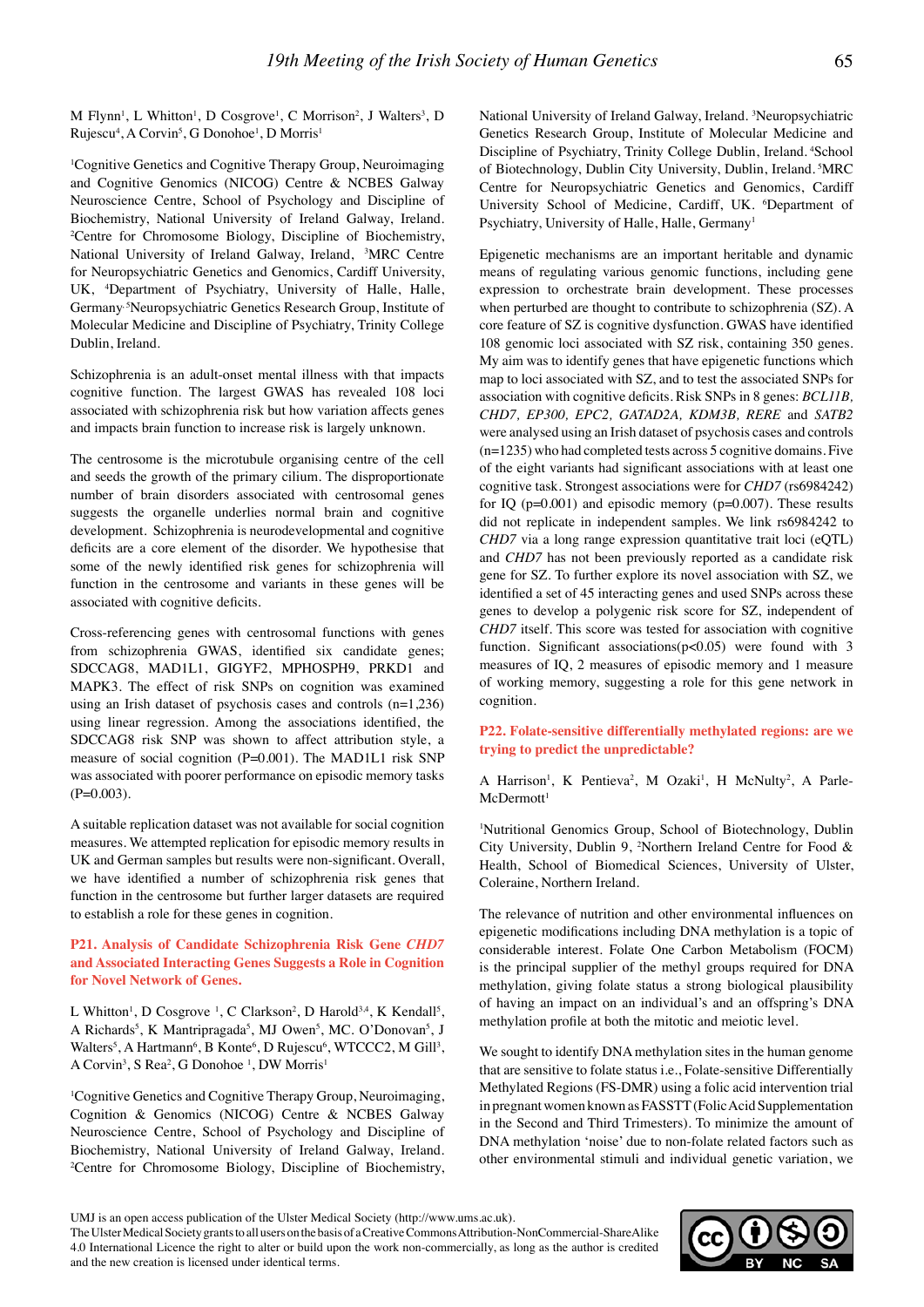compared the DNA methylation profile of the same individual preand post- intervention to identify putative FS-DMR. We selected six healthy pregnant women, three from the folic acid intervention arm and three from the placebo arm of the trial. We performed MeDIP (Methylated DNA Immunoprecipitation) on all 12 samples and hybridized to a Roche Nimblegen Delux 2.1M promoter array. While we observed DNA methylation changes pre- and post- folic acid intervention in each individual, *the actual DNA methylation sites were not consistent across all three individuals*. Of course, it is possible that a more in-depth Next Generation Sequencing approach might yield our elusive FS-DMRs. However, the published literature to date does not appear to support such a promise.

**P23. A Novel Approach to Promoter Identification – Development of a Ganglion Cell-specific Promoter for AAVmediated Gene Therapy**

KS Hanlon<sup>1</sup>, S Millington-Ward<sup>1</sup>, N Chadderton<sup>1</sup>, A Palfi<sup>1</sup>, P Humphries<sup>1</sup>, PF Kenna<sup>1,2</sup>, GJ Farrar<sup>1</sup>

1 Ocular Genetics Unit, Smurfit Institute of Genetics, Trinity College Dublin, Dublin 2, Ireland, 2 Royal Victoria Eye and Ear Hospital, Adelaide Road, Dublin 2, Ireland

The loss of retinal ganglion cells (RGCs) is a hallmark of a number of retinopathies. There are a number of gene therapies being developed that have shown efficacy in preserving RGCs when administered using an AAV vector. Localising expression of any therapeutic to the target cell type (ganglion cell layer, GCL) would represent a significant optimisation of the approach. The packaging capacity of AAV (4.7kb) imposes a limit on the size of promoters and genes relevant for AAV-mediated gene delivery. Few GCL-specific promoter sequences have been defined of a size suitable for use in AAV-guided gene expression.

Exploring this, a panel of genes was chosen with GCL-limited expression profiles. A pipeline program was developed that analysed regions upstream of these genes for sequence conservation across placental mammals (as a proxy for putative promoter function), weighted by enriched GCL expression levels. Adopting this strategy, ganglion cell promoter 1 (GCP1), demonstrating the key features outlined above, was identified. To test its function, GCP1 (2.2kb in size) was engineered into an AAV2 virus expressing EGFP.

Here we demonstrate the effectiveness of GCP1 in localising EGFP expression to the GCL when administered via intravitreal injection. Furthermore, absence of EGFP expression was demonstrated when targeted towards photoreceptors via subretinal injection, verifying GCP1 tissue-specificity. Expression of AAV2.GCP1-EGFP was compared to expression from a non-specific promoter construct, AAV2.CMV-EGFP. GCP1-EGFP was shown to provide equivalent expression to CMV-EGFP in the GCL. GCP1 thus offers a tissuespecific promoter option, suitable for deployment within AAV vectors without compromising functionality.

**P24. Targeting hypoxic prostate tumours using the novel hypoxia-activated prodrug OCT1002 inhibits expression of genes associated with malignant progression.**

H Nesbitt<sup>1</sup>, NM Byrne<sup>1,5</sup>, L Ming<sup>1</sup>, J Worthington<sup>1,2</sup>, RJ Errington<sup>3</sup>,

LH Patterson<sup>4</sup>, PJ Smith<sup>4</sup>, SR McKeown<sup>1,4</sup>, DJ McKenna<sup>1</sup>

1 Biomedical Sciences Research Institute, University of Ulster, Cromore Road, Coleraine, Northern Ireland, BT52 1SA, UK. 2 Axis Bioservices Ltd, Coleraine, Northern Ireland, BT51 3RP, UK, <sup>3</sup>BioStatus Ltd, Shepshed, Leicestershire LE12 9NP, UK, 4OncoTherics Ltd, Shepshed, Leicestershire LE12 9NP, UK OncoTherics Ltd, Shepshed, Leicestershire LE12 9NP, UK, 5 Garvan Institute of Medical Research, 384 Victoria Street, Sydney, New South Wales 2010, Australia.

**Purpose:** Hypoxia is a common hallmark of the tumour microenvironment. Recently we have shown the anti-androgen bicalutamide induces profound hypoxia in prostate tumours in vivo. This resulted in the promotion of epithelial to mesenchymal transition. Here we target tumour hypoxia using a novel unidirectional hypoxia-activated prodrug OCT1002 to enhance the anti-tumour effect of bicalutamide.

**Experimental Design:** The effect of OCT1002 treatment on LNCaP-luc cells was measured in normoxia and hypoxia *in vitro*. *In vivo*, tumour growth and lung metastases were measured in mice treated with bicalutamide, OCT1002 or a combination. Dorsal skin fold chambers were used to image tumour vasculature *in vivo*. Longitudinal genetic changes in tumours were analysed using PCR.

**Results:** Reduction of OCT1002 to its active form (OCT1001) decreased LNCaP-luc cell viability. In LNCaP-luc spheroids, OCT1002 caused increased apoptosis and decreased clonogenicity. *In vivo*, treatment with OCT1002 alone or with bicalutamide, showed significantly greater tumour growth control and reduced lung metastases compared to controls. Re-establishment of the tumour vasculature following bicalutamide-induced vascular collapse is inhibited by OCT1002. Significantly, the up-regulation of *RUNX2* and its targets caused by bicalutamide alone were also blocked by OCT1002.

**Conclusions:** OCT1002 selectively targets hypoxic tumour cells and enhances the anti-tumour efficacy of bicalutamide. Furthermore, bicalutamide causes changing genetic profiles during treatment, with development of a more malignant genotype; OCT1002 can block this effect. This study indicates that more attention should be attached to understanding genetic changes that may occur during treatment. Early targeting of hypoxic cells with OCT1002 can provide a means of inhibiting prostate tumour growth and malignant progression.

**P25. Regulation of miR-200c and miR-141 by methylation in prostate cancer**

SM Lynch<sup>1</sup>, KM O'Neill<sup>1,2</sup>, MM McKenna<sup>3</sup>, CP Walsh<sup>1</sup>, DJ McKenna<sup>1</sup>

1 Biomedical Sciences Research Institute, University of Ulster, Cromore Road, Coleraine, BT52 1SA, UK. 2School of Medicine, Dentistry and Biomedical Sciences, Queen's University Belfast, 97 Lisburn Road, Belfast, BT9 7BL, UK,<sup>3</sup>Department of Cellular Pathology, Western Health & Social Care Trust, Altnagelvin Area Hospital, Glenshane Road, Co. Derry, BT47 6SB, UK.

**Background:** In prostate cancer (PCa), abnormal expression of several microRNAs (miRNAs) has been previously reported.



UMJ is an open access publication of the Ulster Medical Society (http://www.ums.ac.uk).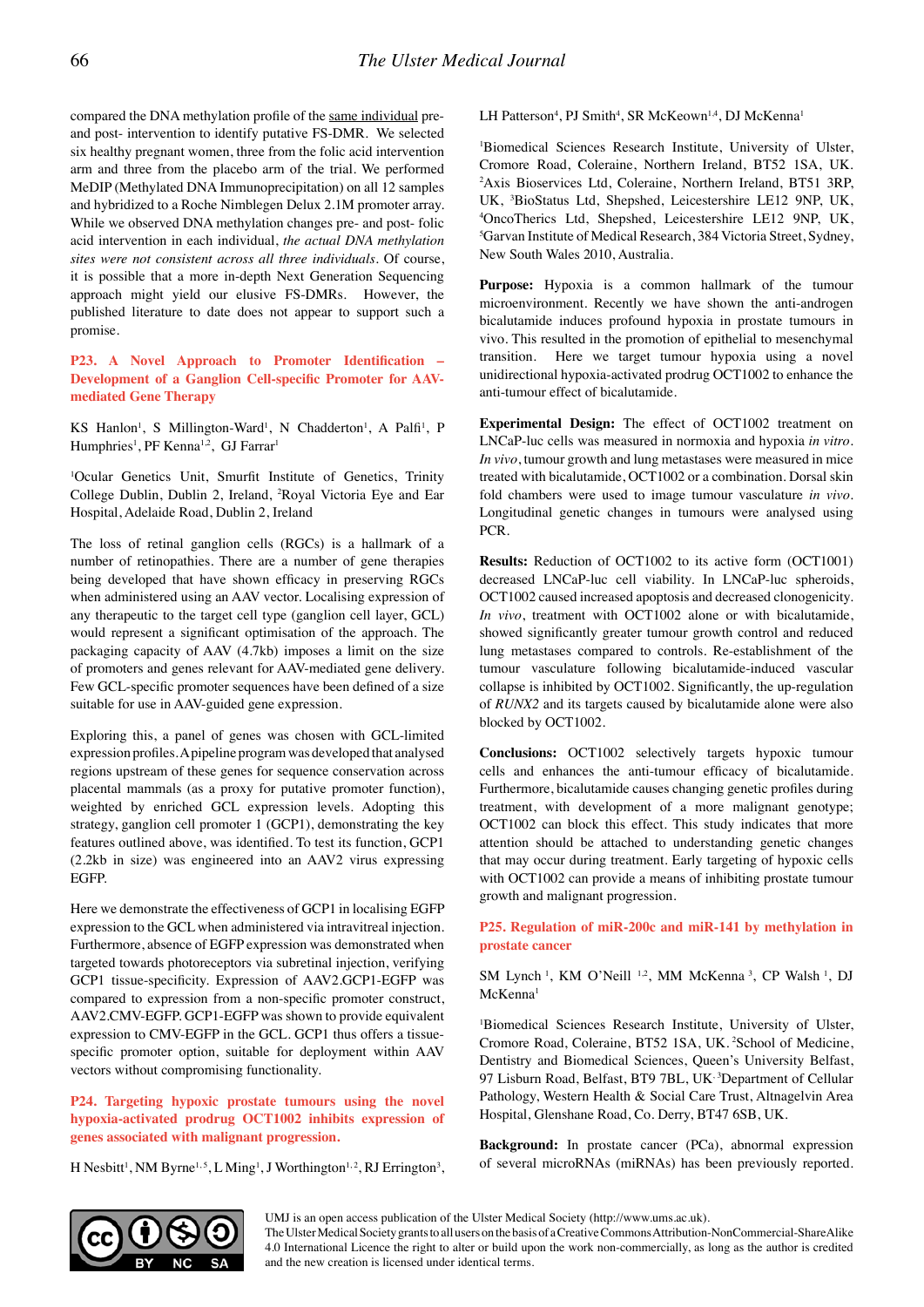Increasing evidence shows that aberrant epigenetic regulation is a contributing factor to their altered expression in cancer. In this study we investigate whether expression of miR-200c and miR-141 in PCa is related to the DNA methylation status of their promoter.

**Methods:** PCR analysis of miR-200c and miR-141, and CpG methylation analysis of their common promoter, was performed in PCa cell-lines and in FFPE prostate biopsy specimens. The functionality of miR-200c and miR-141 expression in prostate cancer cells was assessed by a series of in vitro bioassays.

**Results:** miR-200c and miR-141 expression correlates inversely with the methylation status of the miR-200c/miR-141 promoter in PCa cells. In PC3 cells, miR-200c and miR-141 expression is elevated by treatment with the demethylating agents suggesting their expression is linked to methylation. Expression of miR-200c and miR-141 in prostate biopsy tissue was inversely correlated with methylation in CpG sites closest to the miR-200c/miR-141 loci. Over-expression of miR-200c in PC3 cells inhibited growth and clonogenic potential, as well as inducing apoptosis. Expression of the genes DNMT3A and TET1/TET3 were down-regulated by miR-200c and miR-141 respectively. Finally, treatment with the soy isoflavone genistein caused demethylation of the promoter CpG sites closest to the miR-200c/miR-141 loci resulting in increased miR-200c expression.

**Conclusions:** Our findings provide evidence that miR-200c and miR-141 are under epigenetic regulation in PCa cells. Profiling their expression and methylation status may have potential in the improved diagnosis and prognosis of PCa.

**P26. Folic acid supplementation in late gestation and the effects on DNA methylation in the offspring**

RE Irwin<sup>1</sup>, A Caffrey<sup>2</sup>, K Pentieva<sup>2</sup>, H McNulty<sup>2</sup>. CP. Walsh<sup>1</sup>

1 Dept. of Genomic Medicine, Ulster University, Coleraine, 2 Northern Ireland Centre for Food and Health, Ulster University, Coleraine.

Increasingly accurate surveys of human health throughout the life course has led experts to propose that stresses on the child while still in the mother's womb can affect the individual's health much later in life. Such long-term effects on health are thought to be mediated by a semi-permanent trace on the genes of the affected person called an epigenetic mark. Epigenetic mechanisms, such as DNA methylation, are dynamic during pregnancy whereby epigenetic marks are seeded which persist throughout the lifetime of the developing child. It has been suggested that these patterns may be altered by the mother's diet, particularly folate – a key component in the DNA methylation cycle. Currently, mothers are universally recommended to supplement their diet with  $400\mu$ g folic acid/day as a preventative measure against neural tube defects in the offspring prior to and during the first trimester. However, there remains no clinical recommendation as to whether mothers should continue supplementation during the final two trimesters and the potentially heritable effects on DNA methylation. Observational studies have suggested that folate-rich maternal diets are associated with changes in DNA methylation of the child during this period of gestation. We present here the results of a randomised control trial (FASSTT study) examining the effects of folic acid supplementation in late gestation (week 12 onwards) on DNA methylation of several gene classes in offspring cord blood samples. We report small but significant sex-specific differences between the two intervention groups. These preliminary results indicate that folic acid supplementation throughout pregnancy may exert significant effects on cord blood DNA methylation.

**P27. Whole exome sequencing for the identification of variants associated with new-onset diabetes after transplantation**

KA Benson<sup>1</sup>, AP Maxwell<sup>1,2</sup>, AJ McKnight<sup>1</sup>

1 Nephrology Research Group, Centre for Public Health, Queen's University Belfast, <sup>2</sup>Regional Nephrology Unit, Belfast City Hospital

**Introduction:** New-onset diabetes after transplantation (NODAT) is a common complication of kidney transplantation which increases risk of subsequent graft failure, cardiovascular complications and death. NODAT is defined as the new requirement for oral hypoglycaemic agents or insulin as a result of hyperglycaemia after renal transplant. The first genome wide association study (GWAS) for NODAT was published by our group in 2014; seven of the eight top-ranked, common SNPs are implicated in β-cell apoptosis.

**Methods:** To further understand the genetic architecture of the NODAT phenotype we used whole exome sequencing for 134renal transplant recipients from a Northern Ireland renal transplant cohort. We sequenced 53 individuals with NODAT (cases)and 81 transplant recipients without NODAT (controls). Library preparation was performed using the Ion TargetSeq™ Exome Kit with samples sequenced on an Ion Torrent Proton sequencer. TheIon OneTouch 2 for emulsion PCR and Ion Enrichment System were used. Association analysis was performed using PLINK Version 1.9 to identify variants associated with NODAT (with age and weight at transplant included in the regression model).

**Results:** Following appropriate quality control, initial analysis identified 6 variants nominally associated with NODAT  $(P_{trend} < 1x10^{-5})$ using the test for trend. The top two hitsrs2305765 (*Ptrend*=2.50x10-6; *PLR*=1.0x10-4 OR:0.07(95% CI:0.02-0.26)) andrs8110964 ( $P_{trend}$ =4.47x10<sup>-6</sup>;  $P_{LR}$ =1.4x10<sup>-4</sup> OR:0.04 (95%)  $CI: 0.01-0.20$ ) were in linkage disequilibrium  $(r^2=0.86)$  in the *MYO9B* gene. Variants in this gene have previously been associated with autoimmune diseases including type 1 diabetes. We propose *MYO9B* as a candidate gene for NODAT predisposition in immunosuppressed renal transplant recipients.

UMJ is an open access publication of the Ulster Medical Society (http://www.ums.ac.uk).